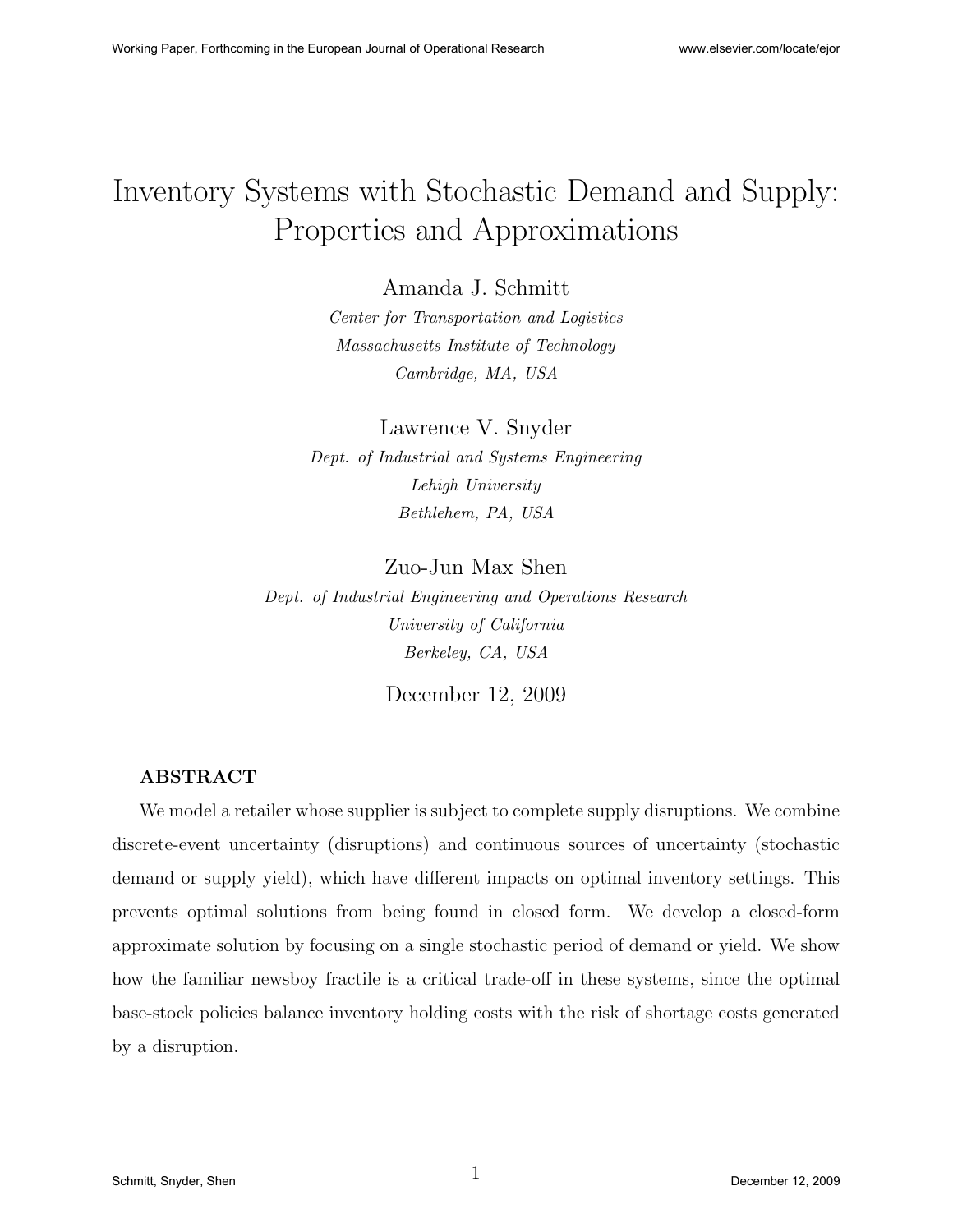# 1 Introduction

Supply disruptions can have drastic impacts on firms who fail to protect against them. Traditional inventory models focus on demand uncertainty and design the system to best mitigate that risk. However, the effects of supply disruptions can have very different implications for system design. In the past five years, there has been an explosion of research on inventory and supply chain models with supply disruptions. In this paper, we examine a single-stage inventory system with disruptions and introduce an effective approximation for systems with both disruptions and demand or yield uncertainty. These results constitute a set of tools that will be useful for future research on inventory models with supply disruptions.

We examine optimal base-stock inventory policies using infinite-horizon, periodic-review models, for a single supplier whose single retailer is subject to stochastic disruptions. Due to the complexity of mixing discrete and continuous distributions in modeling, it is complicated to analyze supply disruptions in combination with either demand uncertainty or yield uncertainty. We examine both cases in this paper.

Our first model considers stochastic demand. We develop an approximate technique to set base-stock levels since the model cannot be solved in closed-form. This technique determines approximately how many periods' worth of demand should be kept in stock (based on the expected duration of disruptions and relative weight of penalty costs), and then sets safety stock levels accordingly. It essentially assumes that all other periods experience demand equal to their mean, or deterministic demand, so we call this the Single Stochastic Period (SSP) approximation. We compare the SSP performance to the optimal solution (found numerically), and demonstrate that on average it generates a cost increase of  $0.17\%$  and outperforms approximations based on uniform or triangular distributions for demand.

We next consider supply disruptions and yield uncertainty together, and apply the SSP approximation. We show that it performs very well in this system, with an average cost increase of 0.03%.

There are many benefits of having a closed-form approximate solution, such as the one we develop, for a problem which would otherwise require numerical optimization. A closed-form solution clearly demonstrates the sensitivity of solutions to input parameters. It can also be embedded into more complicated models to add tractability. Closed-form approximations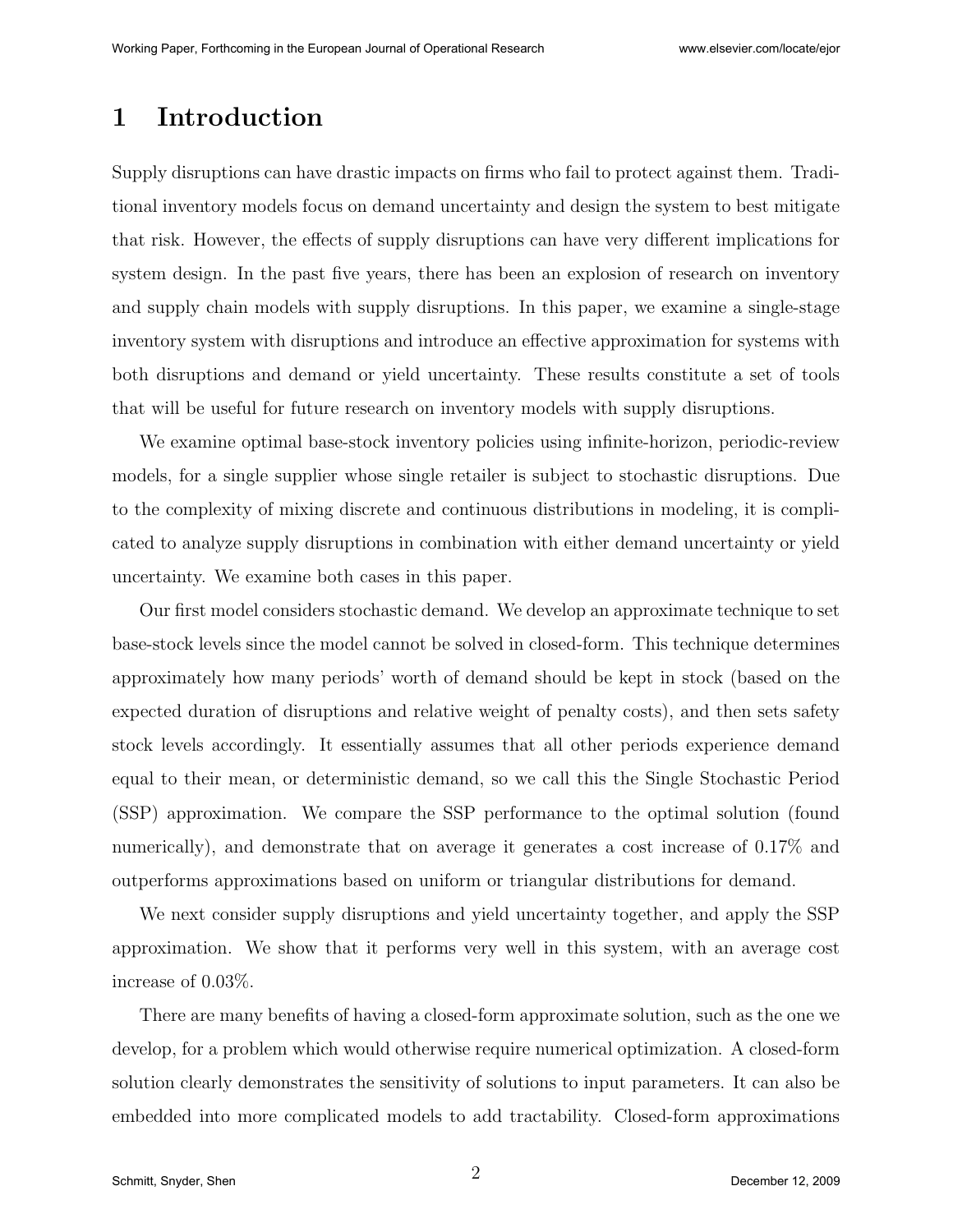are also useful tools in practice, since they are easier to implement and use on an ongoing basis.

The remainder of the paper is outlined as follows: In Section 2 we review relevant literature for the topic. In Section 3 we introduce our approach for modeling disruptions and review a result that will be used later in the paper. We present approximate solutions for problems with disruptions and stochastic demand in Section 4, and with disruptions and yield uncertainty in Section 5. We summarize our findings in Section 6.

# 2 Literature Review

Supply uncertainty is typically modeled as complete disruptions, where supply halts entirely, or as yield uncertainty, where the supply quantity received varies stochastically. One of the first authors to discuss the impact of yield uncertainty was Silver [1976], who analyzes how to modify the EOQ order quantity in order to cope with variance in receipt quantities. He considers variance that is either independent of order quantity or directly proportional to it. Yano and Lee [1995] provide an extensive review of the papers on yield uncertainty models. They stress that supply uncertainty is very complex and since closed-form solutions are often unachievable, valid heuristics must be further studied and developed.

Many papers on supply uncertainty focus on supply becoming completely unavailable in the case of disruptions. Parlar and Berkin [1991] analyze the EOQ model with disruptions. Berk and Arreola-Risa [1994] published a correction to Parlar and Berkin's model, addressing logic errors regarding the occurrence of stock-outs and associated costs. Snyder [2009] introduces a closed-form approximation for the problem, and Qi et al. [2007] extend the model to include disruptions at both the supplier and retailer. Parlar and Perry [1995, 1996] extend it to include fixed costs and multiple suppliers.

Some of the other contributors to the supply disruption field who do not focus on the EOQ model include Gupta [1996], who considers fixed lead times in variable supply models and evaluates approximate methodologies for a  $(Q, r)$  system with lost sales, Parlar [1997], who considers a  $(Q, r)$  system with backordering, and Song and Zipkin [1996], who consider variable lead times and variable order quantities with a dynamic programming approach. G¨ull¨u et al. [1997] examine dynamic deterministic demand over finite-horizon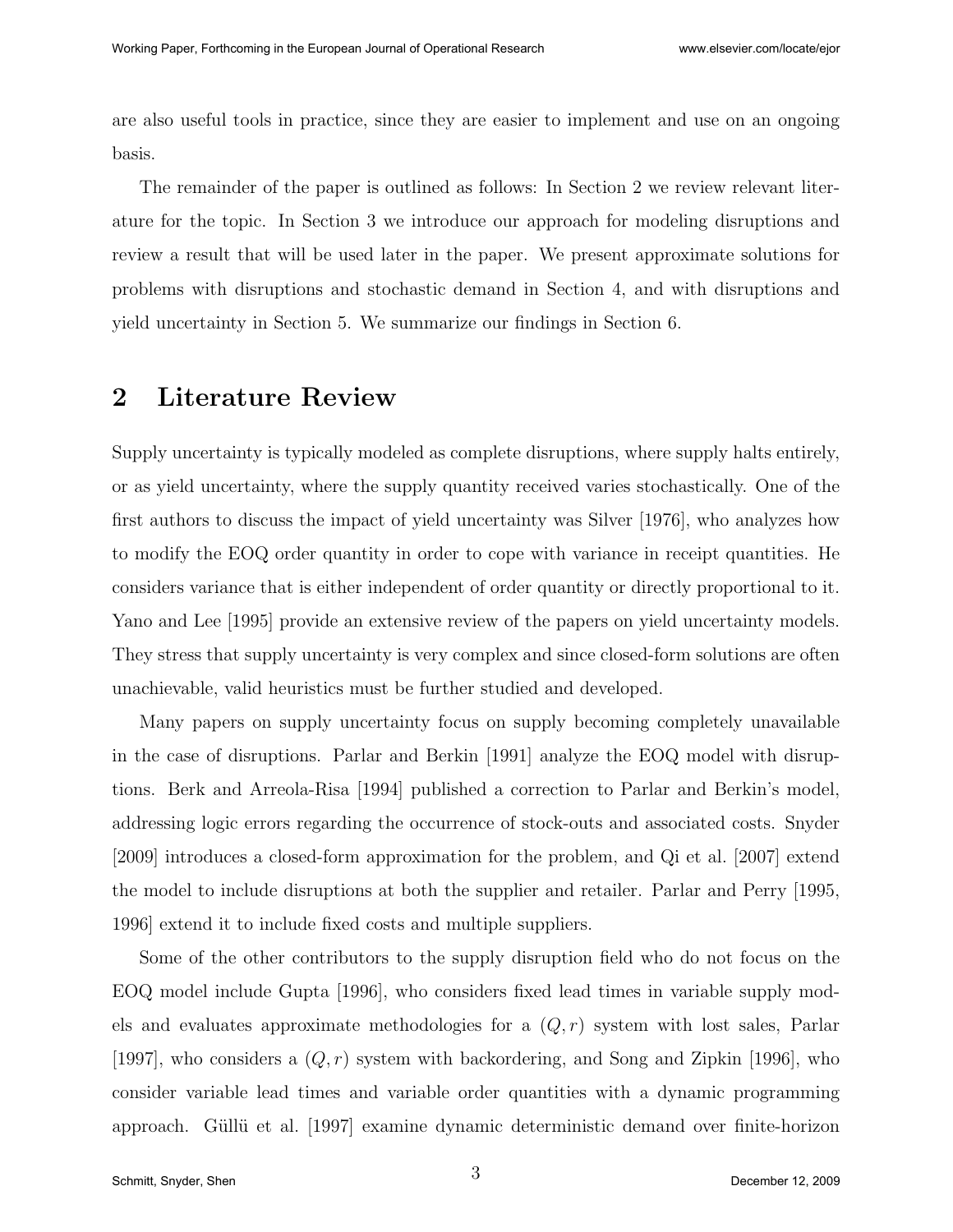and non-stationary disruption probabilities, and relate the optimal base-stock level to the newsboy fractile. Dada et al. [2007] extend the stochastic-demand newsboy model to include multiple unreliable suppliers. Snyder and Shen [2006] simulate inventory systems with either supply disruptions or demand uncertainty to study how the two sources of uncertainty can cause different inventory level and placement decisions to be optimal. Schmitt and Singh [2009] also use simulation to test the impact of different types of uncertainty, including disruptions, stochastic demand, and discrete jumps in demand. They test the advantages of various mitigation strategies for each of these risks.

Generally papers focus on *either* yield uncertainty or supply disruptions. Chopra et al. [2007] model both, analyzing the costs involved in bundling the variance from these two distinct sources in a single-period setting. They compare complete disruptions to additive yield uncertainty and stress the importance of correctly identifying and analyzing the types of stochasticity in supply. Schmitt and Snyder [2009] also consider a system with both yield uncertainty and supply disruptions, extending the analysis to an infinite-horizon setting. They demonstrate the importance of considering the long-term impact of disruptions through multiple-period analysis.

Tomlin [2006] discusses three general strategies for coping with supply disruptions: inventory control, sourcing, and acceptance. Inventory control strategies involve ordering and stocking decisions and can be considered mitigating, proactive techniques. Sourcing strategies are contingency plans and can be reactive to an actual shortage or used proactively in planning for a potential shortage, and involve back-up supplier usage. Acceptance means choosing not to proactively mitigate disruptions. Tomlin formulates an infinite-horizon, periodic-review base-stock system when both an unreliable supplier (subject to disruptions) and/or a more expensive, perfectly reliable supplier are available. He proves that single sourcing is optimal when the firm is risk-neutral and demand is either stochastic or deterministic, but that if the firm is risk-averse, dual-sourcing is often optimal. He presents a formula, a special case of which is presented in Theorem 1 in Section 3 below, for the optimal base-stock level under deterministic demand and random disruptions.

Snyder and Tomlin [2008] examine how inventory systems can be developed to take advantage of advanced warnings of disruptions. They consider a system where the disruption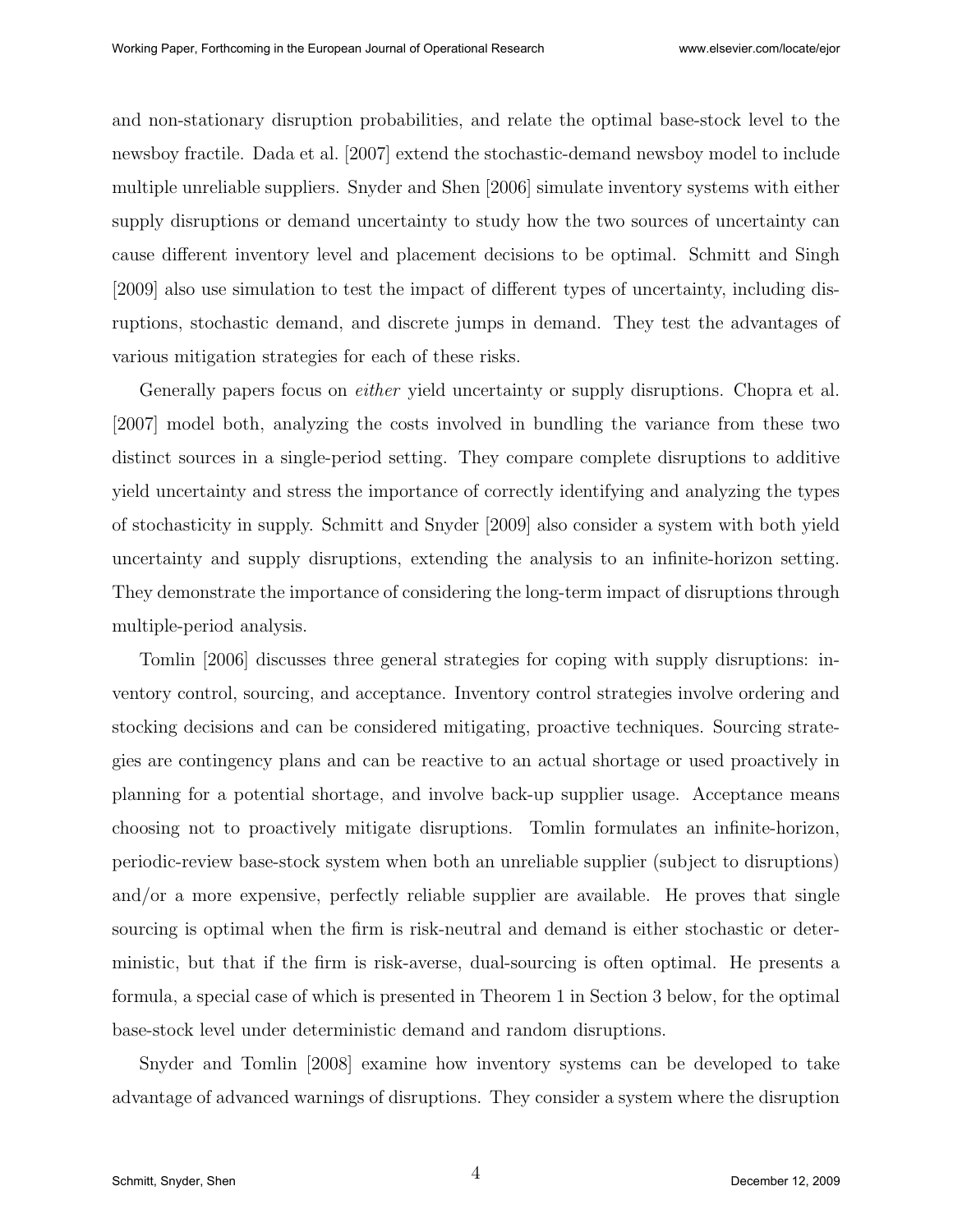profile changes over time; advanced warning of disruptions can change their anticipated probability of occurrence. They conclude that a threat advisory system can be extremely beneficial and allows increased cost savings especially when the disruption probabilities are significantly different in different states, and that tight capacity reduces the benefit of a threat advisory system. Where Snyder and Tomlin consider how changing disruption probabilities should impact mitigation behavior, Golany et al. [2009] consider how mitigation behavior can impact disruption probabilities. They indicate that when disruptions are "strategic" (caused intentionally, e.g. by terrorists), then mitigation at a location may reduce the likelihood of that location being targeted. They advocate distributing mitigation across a network in order to lower the likelihood overall.

Contracting and financial investment are other methods of mitigating supply risk. Babich [2008] discusses financial investment in a supplier to prevent a supply disruption caused by supplier bankruptcy. He considers profit-sharing as one method of improving the supplier's financial stability. Yang et al. [2009] consider a manufacturer who may pay to increase its information on how reliable a supplier may be, in order to better decide whether to use an alternate supply source. Wagner et al. [2009] provide empirical evidence from the automotive industry that suppliers' disruption risks are typically positively correlated, and Babich et al. [2007] include correlation in their model; they discuss how pricing competition between multiple unreliable suppliers can lead to a diversified supply base and less disruption impact risk for a retailer. When suppliers' disruption correlation is negative, then then can compete based on reliability, whereas when their disruption correlations are positive they must compete more based on cost.

In this paper, we contribute the following tools for analysis of inventory systems subject to supply disruptions:

- Exact and approximate expected cost functions when supply is disrupted and demand is stochastic
- A closed-form approximation for the optimal base-stock level when supply is disrupted and demand is stochastic
- A closed-form approximation for the optimal base-stock level when supply is disrupted and supply yield is stochastic

Throughout the paper, we focus on how the familiar newsboy fractile is a critical value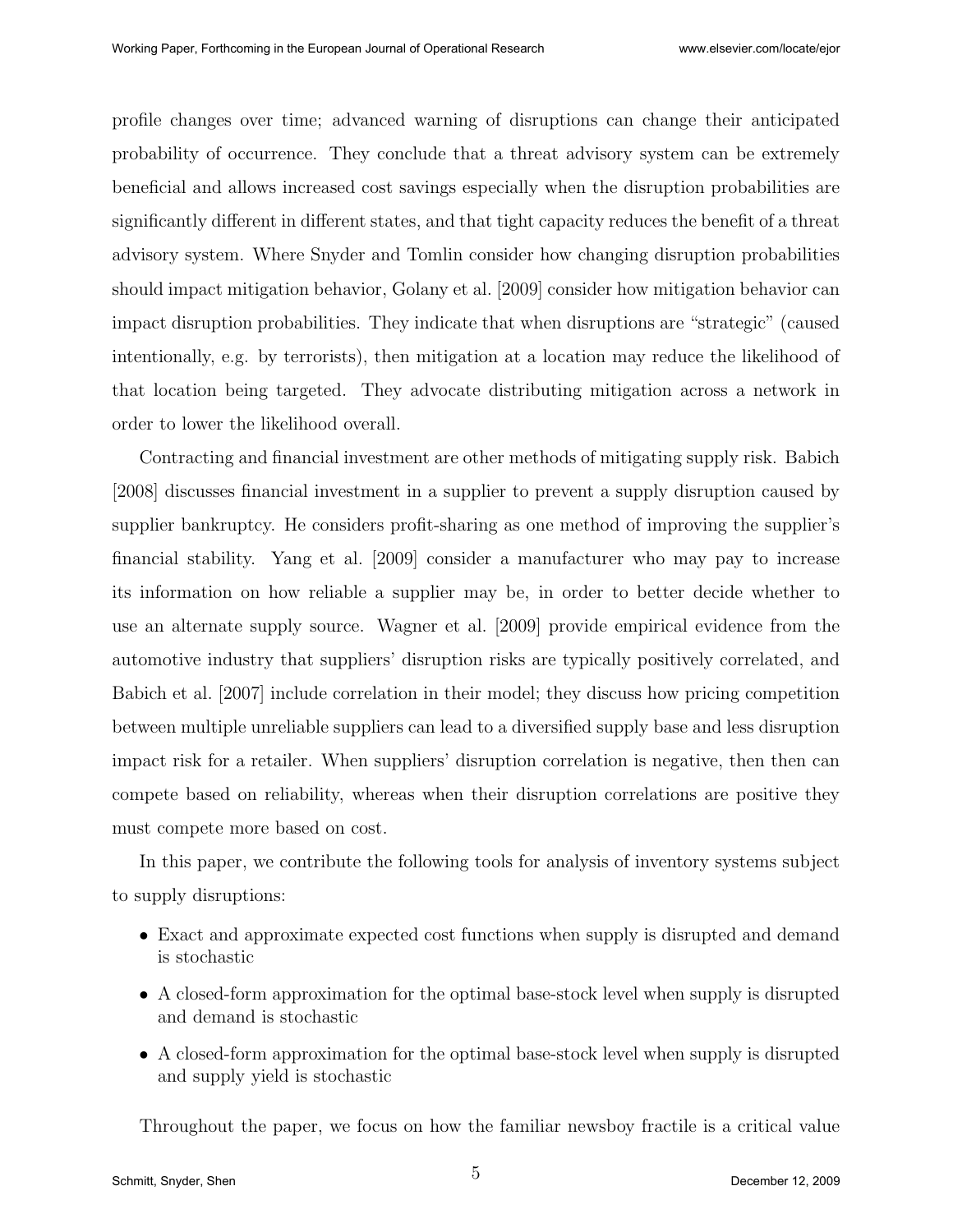| Notation         | Definition                                                        |
|------------------|-------------------------------------------------------------------|
| $\, S \,$        | Base-stock level for the system                                   |
| $\dot{i}$        | Index representing being in a state with $i$ disruptions in a row |
| $\pi_i$          | Probability of being in state $i$                                 |
| $F(\cdot)$       | Cumulative distribution function for the disruption states        |
| d                | Deterministic demand at the retailer per period                   |
| $\boldsymbol{p}$ | Penalty cost per item per period                                  |
| $\boldsymbol{h}$ | Holding cost per item per period                                  |

Table 1: Disrupted-Supply System Notation

in systems with supply uncertainty, as it is for demand uncertainty, since the optimal basestock policies balance the costs of over-stocking with the risk of costs due to supply shortage from disruptions.

# 3 Supply Disruptions and Deterministic Demand

This section serves to introduce our method of modeling supply disruptions and discuss known optimal policies for coping with them. We consider deterministic demand and supply yield, but relax these assumptions in subsequent sections.

A full list of the model parameters and variables are given in Table 1. The order of events in a period is as follows: At the beginning of a period, the retailer orders up to the base-stock level, S. It then receives material instantaneously in a non-disrupted period, or receives nothing in a disrupted period. Demand is satisfied from on-hand inventory, and any unsatisfied demand is backordered. Holding or penalty costs are then assessed for the positive or negative ending inventory level. The decision variable for the model is the base-stock level.

Disruptions are modeled using an infinite-state discrete-time Markov chain (DTMC), where the state represents the number of consecutive disrupted periods. We denote  $\pi_i$  as the probability of being in state i and assume that  $\pi_i$  are decreasing with i. We define  $F(i) = \sum_{j=0}^{i} \pi_j$  as the *cdf* of this distribution.

The following Proposition gives results that are a special case of the 2-supplier model presented by Tomlin [2006].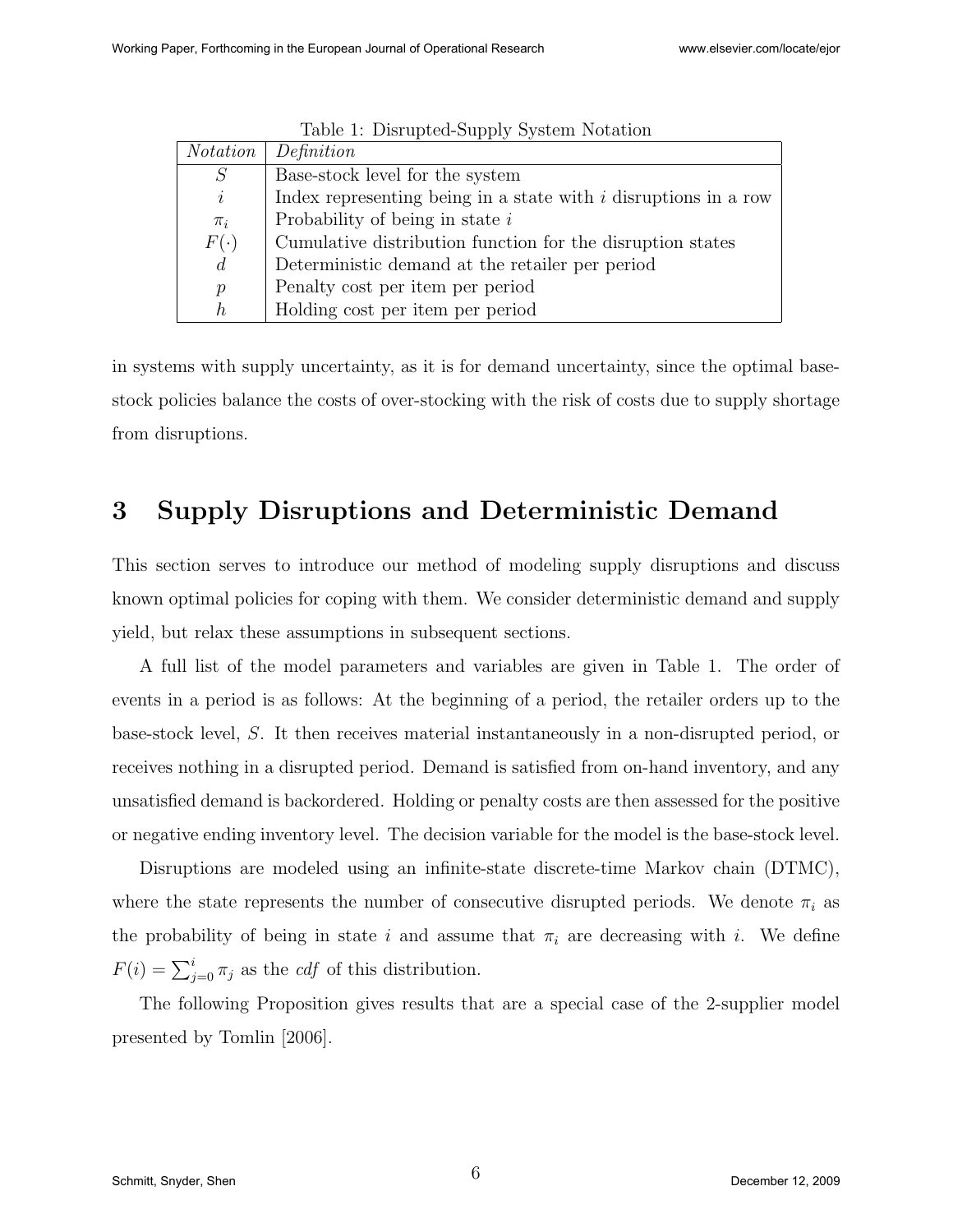**Theorem 1** (Tomlin, 2006). For a retailer with deterministic demand and supply disruptions with pmf  $\pi_i$  and cdf  $F(i)$ ,

(a) the expected cost per period is given by

$$
E[C] = \sum_{i=0}^{\infty} \pi_i[h(S - (i+1)d)^+ + p((i+1)d - S)^+]
$$
\n(1)

- (b) the expected cost given in (1) is convex.
- (c)  $S^* = jd$ , where j is the smallest integer such that  $F(j-1) \geq \frac{p}{n+1}$  $\frac{p}{p+h}$ . Proof: Follows from Tomlin [2006].

Theorem 1 indicates that at optimality, the system will *not* stock out  $\frac{p}{p+h}$  percent of periods. These results parallel that of the familiar newsboy model with deterministic supply but stochastic demand, where the optimal order quantity for that model also provides a solution that causes the system to not stock out in  $\frac{p}{p+h}$  percent of periods.

## 4 Supply Disruptions and Stochastic Demand

We now consider a retailer subject to both supply disruptions (but deterministic yield) and random demand. In Section 4.1 we establish the exact expected cost function. In Section 4.2 we develop an approximation that assumes that the demand is stochastic in at most one period per order cycle and deterministic otherwise. We demonstrate how, by choosing which period is treated as stochastic, one also chooses the base-stock level, and we show how to find the optimal choice of the stochastic period. We justify this approach mathematically, using properties of the demand distribution, as well as numerically, in our computational study. We call this the Single Stochastic Period (SSP) approximation. In Section 4.6 we establish other approximations and compare those approaches to the optimal and to the SSP approximation.

We add stochastic demand to the model with pdf  $m(x)$ , where X has a mean of  $\mu$  per period and variance of  $\sigma^2$ . For i periods of demand, we denote the pdf as  $m_i(x_i)$  (with no subscript implying  $i = 1$ );  $X_i$  has a mean of  $i\mu$  and variance of  $i\sigma^2$ .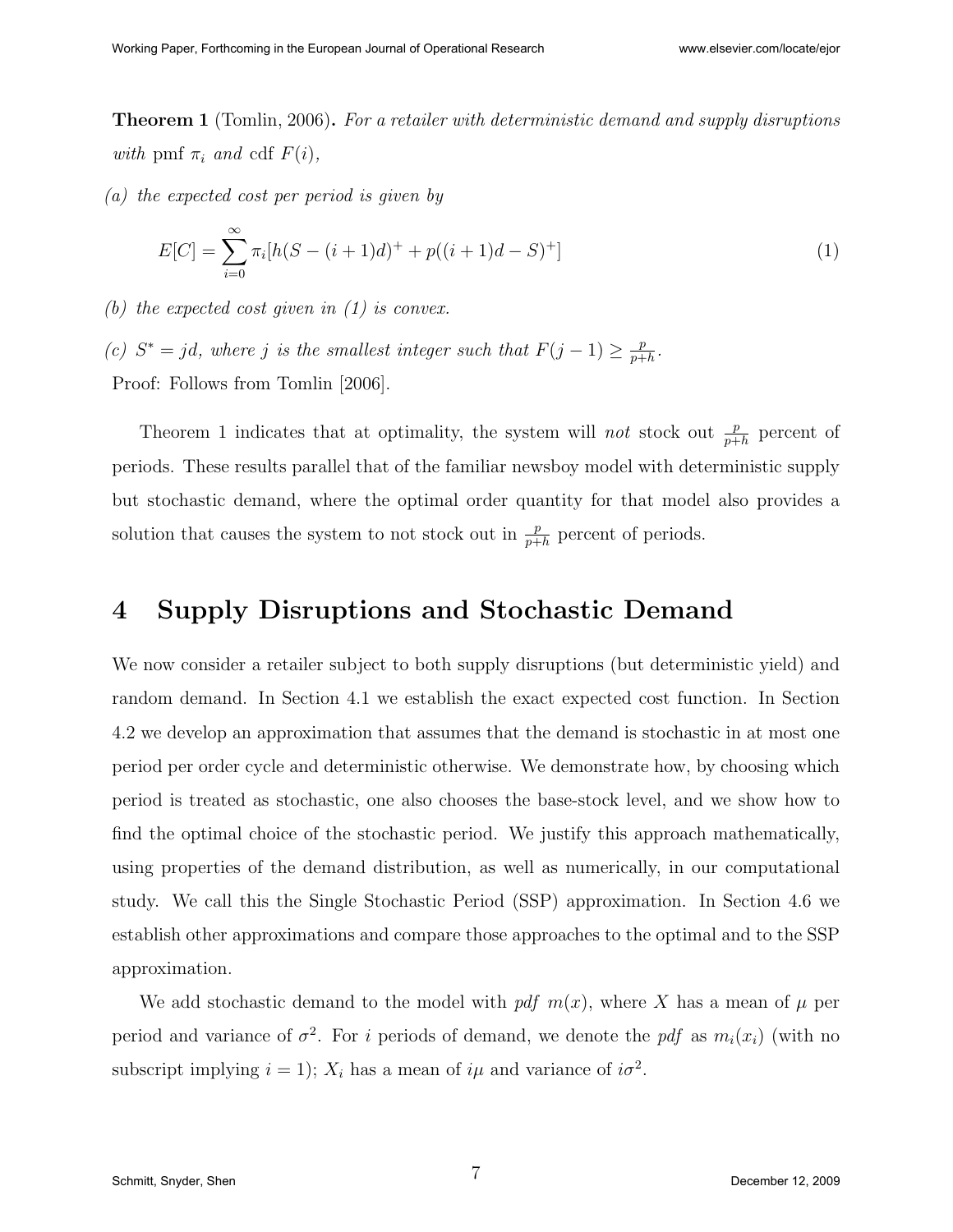### 4.1 Exact Model

The expected cost in a period with a successful delivery is:

$$
h\int_{-\infty}^{S} (S-x)m(x)dx + p\int_{S}^{\infty} (x-S)m(x)dx \tag{2}
$$

Define a cycle as the time between successful deliveries. If the supply is disrupted for  $i - 1$ periods in a row (thus the cycle is in its  $i^{th}$  period), the costs are:

$$
h\int_{-\infty}^{S} (S-x_i)m_i(x_i)dx_i + p\int_{S}^{\infty} (x_i - S)m_i(x_i)dx_i \tag{3}
$$

Thus we have the following expected cost function:

$$
c(S) = \sum_{i=1}^{\infty} \pi_{i-1} \left( h \int_{-\infty}^{S} (S - x_i) m_i(x_i) dx_i + p \int_{S}^{\infty} (x_i - S) m_i(x_i) dx_i \right)
$$
(4)

Although the summand is similar to the newsboy cost function, the effective demand distribution is different for each term of the sum, and therefore the sum does not collapse into a single newsboy function. The cost in (4) cannot be minimized in closed form.

For the remainder of the paper, we assume the demand is normally distributed. Our analysis holds for any demand distribution with the appropriate loss function substituted into the results below and other minor changes made. For a single-period demand we have  $X \sim N(\mu, \sigma^2)$ , with  $\phi(\cdot)$  and  $\Phi(\cdot)$  denoting the pdf and cdf of the distribution, respectively. For multiple periods,  $X_i \sim N(i\mu, i\sigma^2)$ . We can then simplify the cost as given in the following proposition.

**Proposition 2.** The expected cost for a single retailer subject to normally distributed demand and supply disruptions is convex and is equal to:

$$
c(S) = \sum_{i=1}^{\infty} \pi_{i-1} \left( h(S - i\mu) + \sigma \sqrt{i} (p + h) G \left( \frac{S - i\mu}{\sigma \sqrt{i}} \right) \right)
$$
(5)

where  $G(r) = \int_r^{\infty} (v-r) \phi(v) dv$  represents the standard normal loss function. Proof: See Appendix, Section A.1.

The derivative of (5) is given in the proof of Proposition 2 as

$$
\frac{d}{dS} c(S) = \sum_{i=1}^{\infty} \pi_{i-1} \left( (p+h)\Phi\left(\frac{S-i\mu}{\sigma\sqrt{i}}\right) - p \right)
$$
(6)

Schmitt, Snyder, Shen December 12, 2009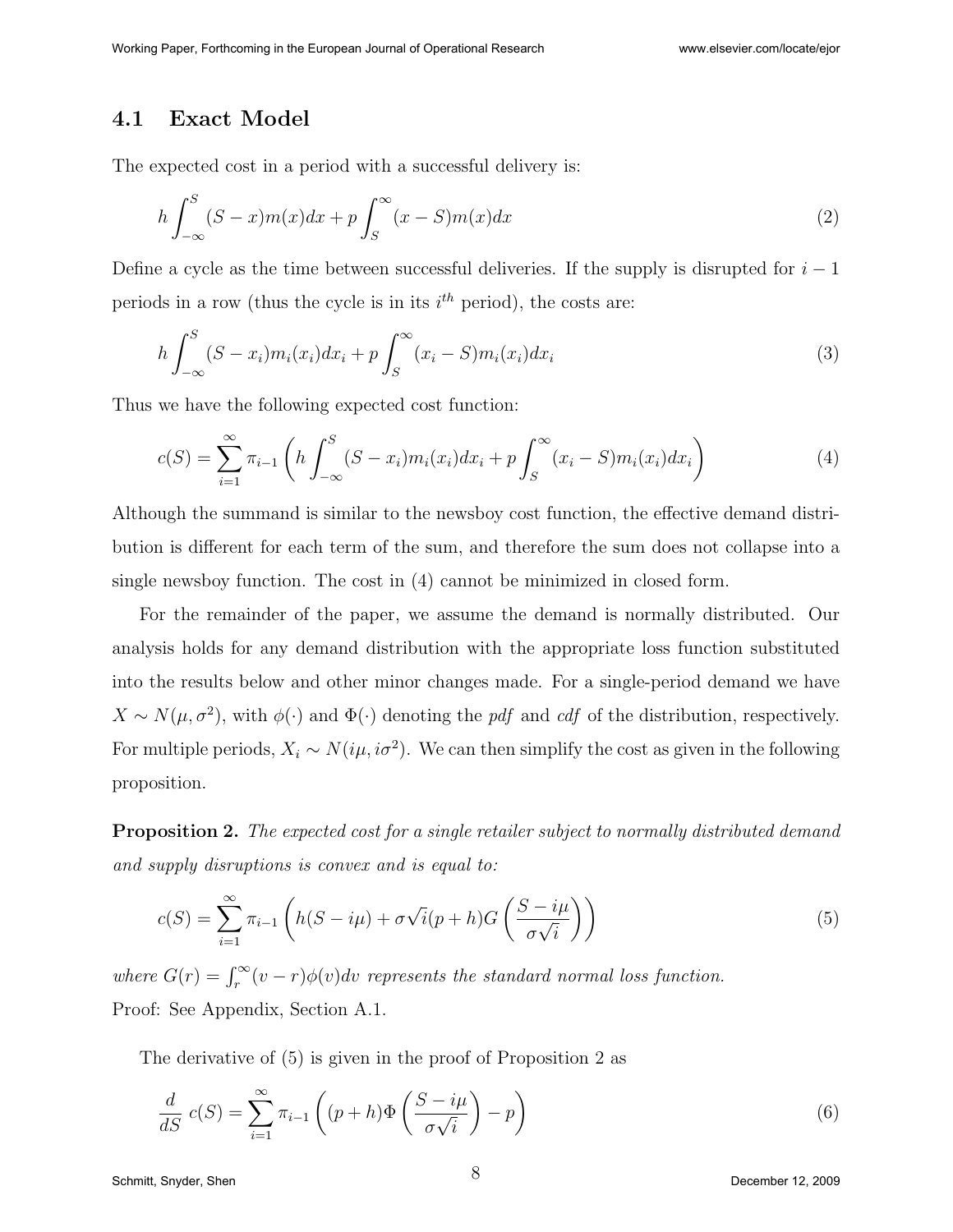Seeking a minimizer for  $(5)$ , we set  $(6)$  equal to zero and find:

$$
\sum_{i=1}^{\infty} \pi_{i-1} \Phi\left(\frac{S - i\mu}{\sigma \sqrt{i}}\right) = \frac{p}{p+h} \tag{7}
$$

Since  $\Phi\left(\frac{S-i\mu}{\sigma s}\right)$  $\frac{5-i\mu}{\sigma\sqrt{i}}$ ) appears in (7) and we cannot separate S from an infinite number of i terms, a closed form minimizer for equation (5) cannot be found directly. Thus we look to approximate this cost with the approximation in the following sections.

Proposition 3. When the base-stock level S is set optimally for a system with supply disruptions and stochastic demand, the type-1 service level (i.e., the probability that all demands in a given period will be met from stock) equals  $\frac{p}{p+h}$ .

Proof: See Appendix, Section A.2.

Thus the familiar optimal service level from the classic newsboy problem and from Theorem 1 is still optimal when both stochastic demand and supply disruptions are present.

### 4.2 Single Stochastic Period Approximation

Let S be fixed and call I the approximate number of periods' of mean demand stocked in the base-stock level;  $S \cong I\mu$ . We show here that by approximating the loss function terms for  $i \neq I$ , we can approximate the demand as deterministic for all periods of a cycle other than the  $I^{th}$  (where a cycle is defined as the time between successful deliveries). Thus we call this the Single Stochastic Period (SSP) approximation.

The loss function term involving I,  $G\left(\frac{S-I\mu}{\sigma\sqrt{I}}\right)$  $\frac{5-I}{\sigma\sqrt{I}}$ ), is significant since  $S \cong I\mu$  and  $G(r)$  cannot be approximated easily for small |r|. However for  $j \neq I$ , the term in parenthesis for the loss function,  $\left(\frac{S-j\mu}{\sigma s/\overline{\sigma}}\right)$  $\frac{\partial -j\mathbf{y}}{\partial \sqrt{j}}$  , is either relatively large or small. Thus we can develop approximations for  $G\left(\frac{S-j\mu}{\sigma\sqrt{s}}\right)$  $\frac{5-jj}{\sigma\sqrt{j}}$ .

It is well known that  $G(r) = \phi(r) - r(1 - \Phi(r))$  [Zipkin, 2000]. Thus if r is a large positive number, corresponding to  $j < I$ ,  $G(r) \cong 0$ . If r is a large negative number  $(j > I)$ ,  $G(r) \cong -r$ . We use this to write out the SSP cost approximation. Take the sum  $\sum_{j=1}^{I-1}$  to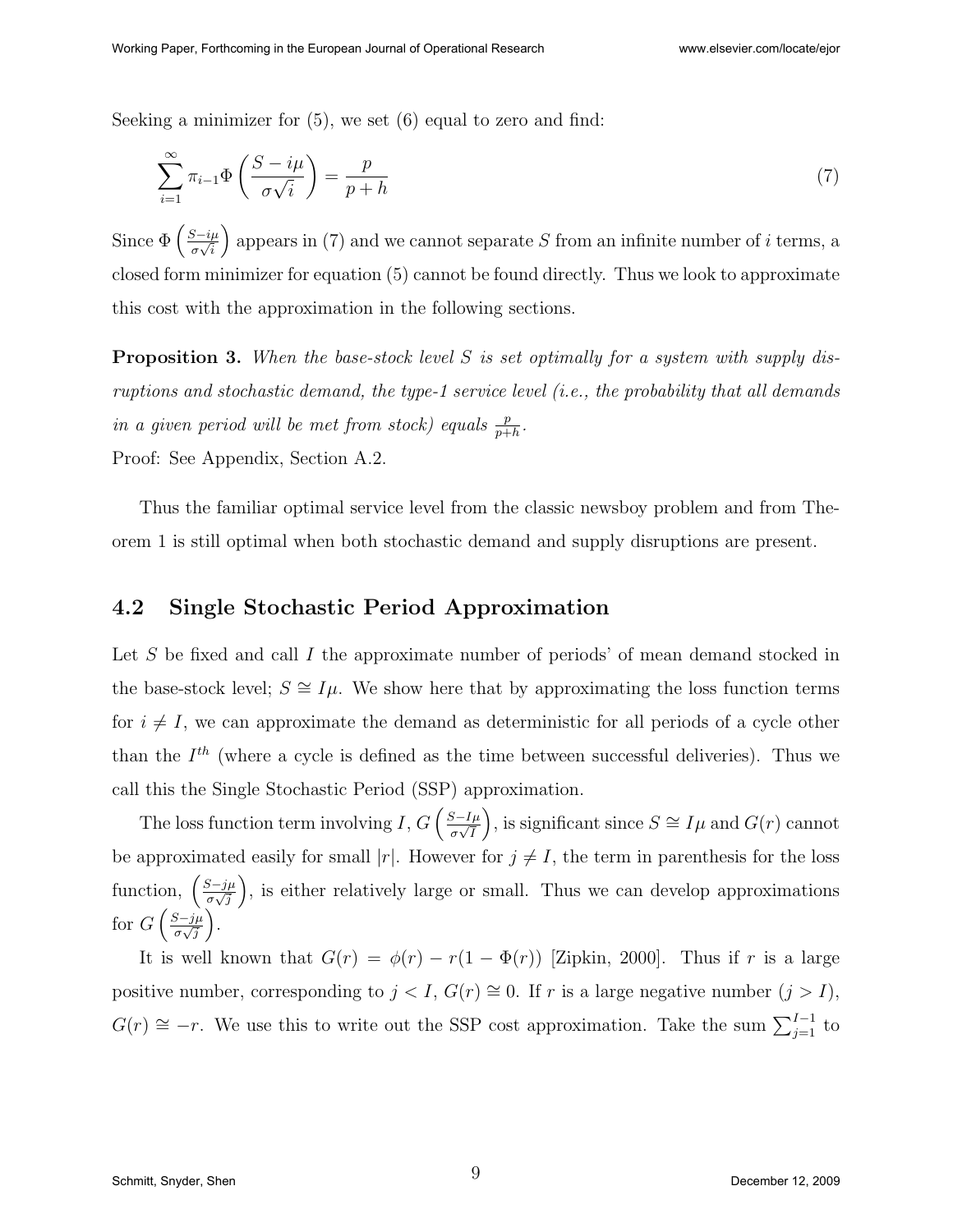equal 0 if  $I = 1$ . The SSP cost approximation is:

$$
\widetilde{c}(S) = \sum_{j=1}^{I-1} \pi_{j-1} (h(S - j\mu)) + \pi_{I-1} \left( h(S - I\mu) + \sigma \sqrt{I}(p + h) G \left( \frac{S - I\mu}{\sigma \sqrt{I}} \right) \right) + \sum_{j=I+1}^{\infty} \pi_{j-1} \left( h(S - j\mu) - \sigma \sqrt{j}(p + h) \left( \frac{S - j\mu}{\sigma \sqrt{j}} \right) \right)
$$
  
\n
$$
= \sum_{j=1}^{I-1} \pi_{j-1} (h(S - j\mu)) + \pi_{I-1} \left( h(S - I\mu) + \sigma \sqrt{I}(p + h) G \left( \frac{S - I\mu}{\sigma \sqrt{I}} \right) \right) - \sum_{j=I+1}^{\infty} \pi_{j-1} (p(S - j\mu)) \tag{8}
$$

Note that the demand terms in the summations are deterministic; our approximation of the loss terms for periods not equal to I means that, in effect, we assume the demand equals the mean  $(j\mu)$  for  $j \neq I$ .

Although (8) holds for any I, we show in Section 4.3 that, for given values of the input parameters, there is a unique value of  $I$  that is valid (in a sense defined below). Therefore, when differentiating  $\tilde{c}(S)$  to optimize it, we may treat I as a constant.

### 4.3 SSP Solution

We find the solution for (8) in two parts below. The first is the exact solution when the derivative of (8) yields a well-defined solution, and the second is for when it does not.

#### 4.3.1 Well-Defined Solution

Recall that  $F(\cdot)$  is the *cdf* of the disruption distribution, and let  $F(r) = 0$  for  $r < 0$ . The solution to (8) is given in the following Proposition.

**Proposition 4.** Given the approximate cost in  $(8)$  for a retailer subject to uncertain demand and disrupted supply, for fixed I, the  $\widetilde{S}$  that minimizes  $\widetilde{c}(S)$  is

$$
\widetilde{S} = I\mu + \sigma\sqrt{I}\Phi^{-1}\left(\frac{\frac{p}{p+h} - F(I-2)}{\pi_{I-1}}\right) \tag{9}
$$

Proof: See Appendix, Section A.3.

We establish properties for I such that  $(9)$  is well defined in the following proposition.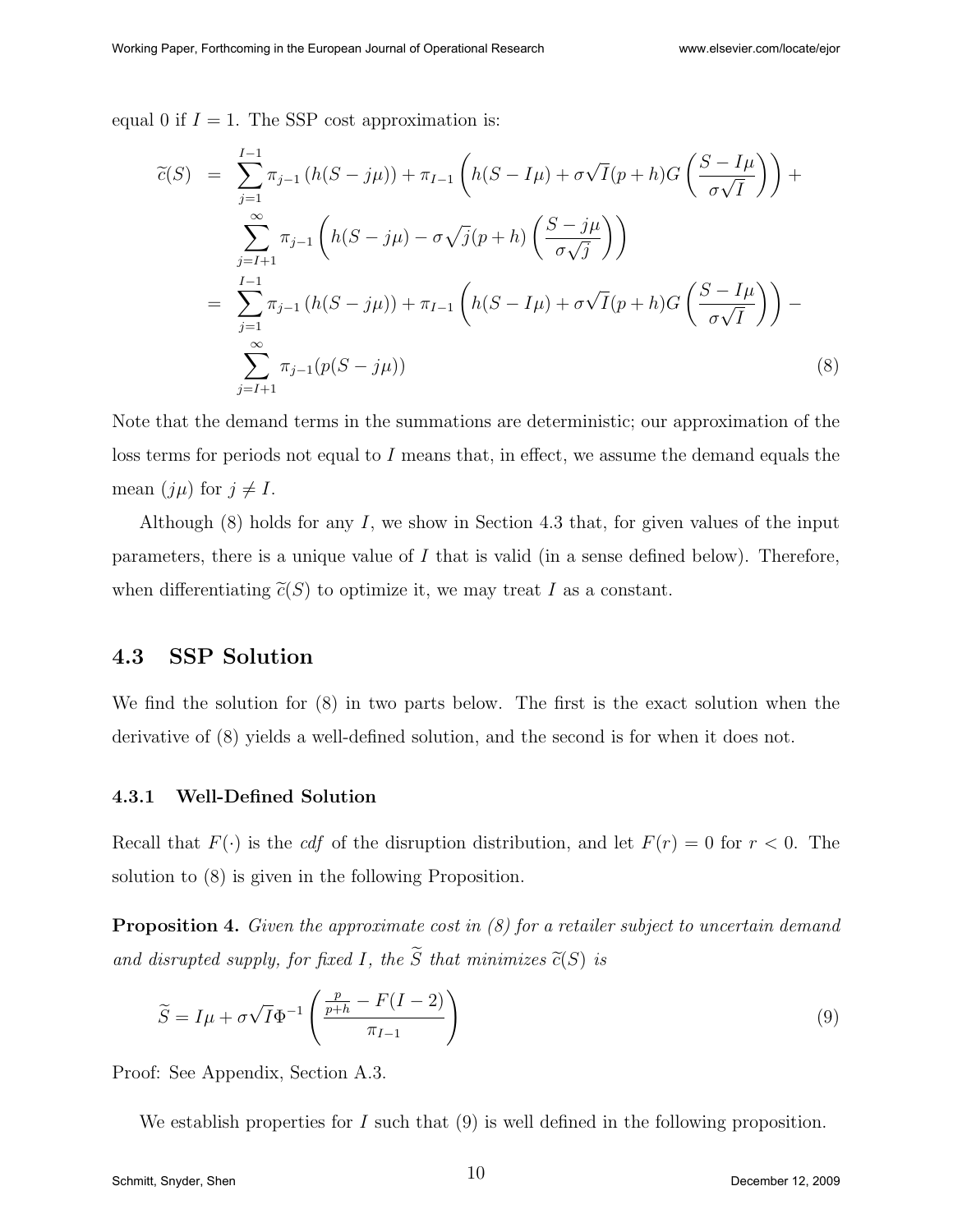**Proposition 5.** There exists at most one I such that both  $F(I-2) < \frac{p}{n+1}$  $\frac{p}{p+h}$  and  $F(I-1) > \frac{p}{p+h}$  $\frac{p}{p+h}$ , and the argument to  $\Phi^{-1}$  in equation (9) is in (0, 1) iff both of these inequalities hold. Proof: See Appendix, Section A.4.

We discuss how to find the solution when the argument to  $\Phi^{-1}$  in equation (9) is not in  $(0, 1)$  in the next section. We had previously taken I as fixed in terms of the input parameters, and Proposition 5 confirms this; I is  $I = j + 1$  for the minimum j such that  $F(j) > \frac{p}{n+1}$  $\frac{p}{p+h}$ . Note that this is exactly the solution given in the deterministic demand case in Theorem 1, with the exception that this is a strict inequality and Theorem 1 also holds for  $F(j) = \frac{p}{p+h}$ .

#### 4.3.2 Balanced Stock Solution

Suppose  $F(j) = \frac{p}{p+h}$  for some j; then by Proposition 5 the solution given in (9) is not well defined for any I; essentially we do not know whether to set  $I = j + 1$  or  $j + 2$ . We derive an alternate method to set  $\widetilde{S}$  for that case in this section.

Let  $I_1 = j + 1$ . Plugging this into (9) gives:

$$
\widetilde{S}_1 = (j+1)\mu + \sigma\sqrt{j+1}\Phi^{-1}\left(\frac{\frac{p}{p+h} - F(j-1)}{\pi_j}\right) = (j+1)\mu + \sigma\sqrt{j+1}\Phi^{-1}\left(\frac{\pi_j}{\pi_j}\right)
$$
\n
$$
= (j+1)\mu + \sigma\sqrt{j+1}\Phi^{-1}(1) \tag{10}
$$

Since  $\Phi^{-1}(1) = \infty$ , the right-hand side of (10) equals  $(j + 1)\mu + \infty$ . Replace  $\infty$  with M, denoting a very large number, and we have

$$
\widetilde{S}_1 = (j+1)\mu + M \tag{11}
$$

Now let  $I_2 = j + 2$ . Plugging this into (9) gives:

$$
\widetilde{S}_2 = (j+2)\mu + \sigma\sqrt{j+2}\Phi^{-1}\left(\frac{\frac{p}{p+h} - F(j)}{\pi_{j-1}}\right) = (j+2)\mu + \sigma\sqrt{j+2}\Phi^{-1}(0) \tag{12}
$$

Since  $\Phi^{-1}(0) = -\infty$ , the right-hand side of (12) equals  $(j+2)\mu - \infty$ . Again replace  $\infty$  with M and we have

$$
\widetilde{S}_2 = (j+2)\mu - M \tag{13}
$$

Schmitt, Snyder, Shen December 12, 2009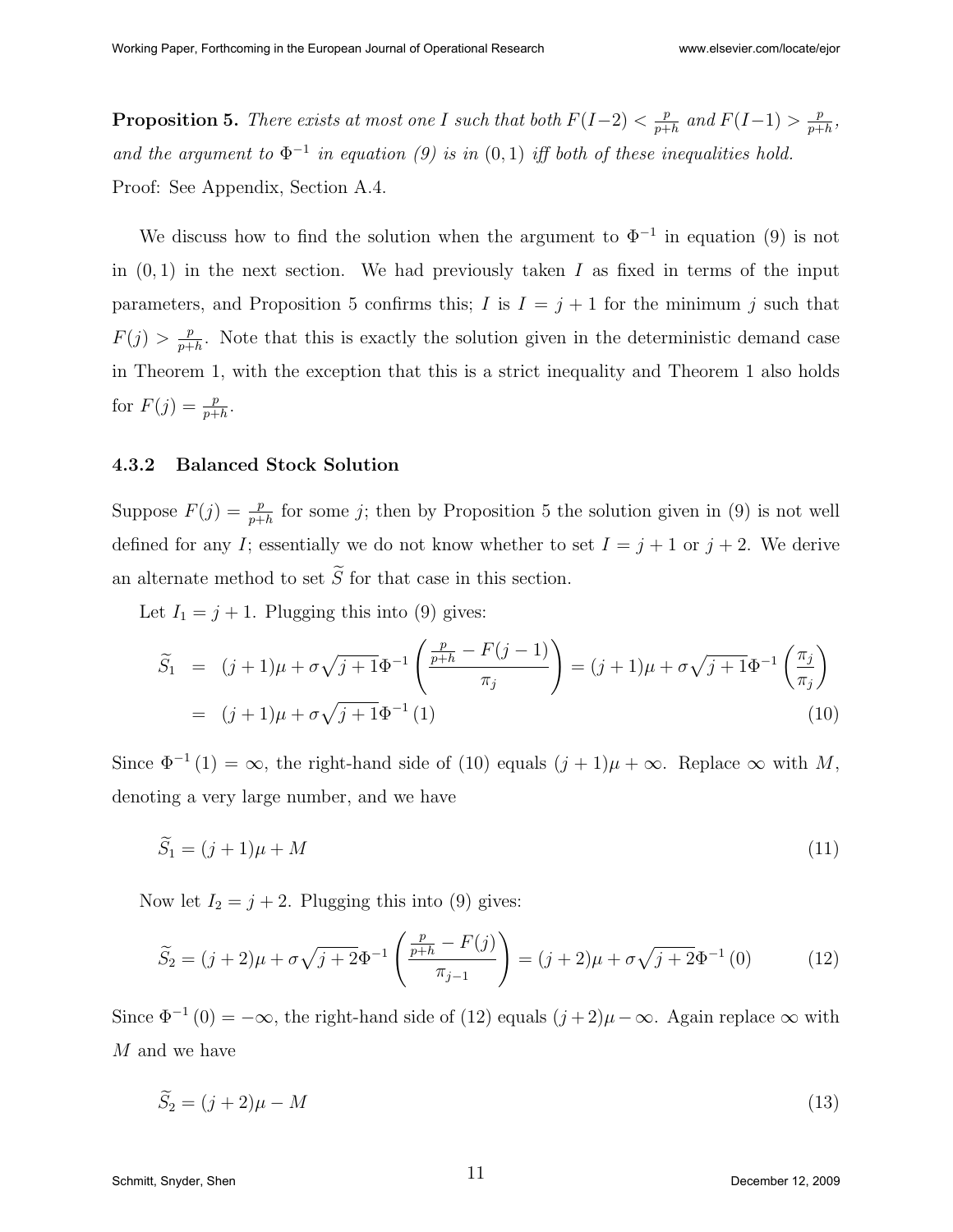We now set  $(11)=(13)$ :

$$
(j+1)\mu + M = (j+2)\mu - M \Leftrightarrow M = \frac{\mu}{2}
$$
\n(14)

Plugging this in for  $M$  guides us to split the difference between the  $I_1$  and  $I_2$  solutions. We call this the balanced solution to our approximatation, since it balances the solutions for  $I = j + 1$  or  $j + 2$ . Thus if  $F(j) = \frac{p}{p+h}$  for some j (we will refer to these points as "jump") points"), we set  $I = j + 1$  and the solution as  $\tilde{S} = \mu(I + \frac{1}{2})$  $(\frac{1}{2})$ .

### 4.3.3 Final Solution

We combine the solutions for  $\widetilde{S}$  given in Sections 4.3.1 and 4.3.2 above as follows.

$$
\widetilde{S} = \begin{cases}\n\mu \left( I + \frac{1}{2} \right), & \text{if there exists } I \text{ such that } F(I - 1) = \frac{p}{p+h}; \\
I \mu + \sigma \sqrt{I} \Phi^{-1} \left( \frac{\frac{p}{p+h} - F(I - 2)}{\pi_{I - 1}} \right), & \text{for the smallest } I \text{ such that } F(I - 1) > \frac{p}{p+h}.\n\end{cases}
$$
\n(15)

This solution yields  $\tilde{S}$  that can be greater than or less than the optimal  $S^*$ . The following Proposition describes the approximate solution's behavior based on the input parameters.

**Proposition 6.**  $\widetilde{S}$  is increasing with  $\mu$ , increasing with  $\frac{p}{p+h}$  for fixed I, and can be either increasing or decreasing with  $\sigma$ .

Proof: See Appendix, Section A.5.

We discuss the difference between the optimal and approximate costs in the following section, and present numerical results and comparisons for the costs and solutions in Section 4.5.

### 4.4 Difference Between the Exact and SSP Approximate Cost

We want to evaluate the difference between the true cost and the SSP approximate cost in order to examine the extent to which each input affects the approximation's accuracy. The following Proposition compares the approximate and exact costs.

**Proposition 7.** The difference  $c(S) - \tilde{c}(S)$  is always positive, and is given by:

$$
c(S) - \tilde{c}(S) = \sigma(p + h) \left( \sum_{j=1}^{I-1} \pi_{j-1} \sqrt{j} G\left(\frac{S - j\mu}{\sigma\sqrt{j}}\right) + \sum_{j=I+1}^{\infty} \pi_{j-1} \sqrt{j} G\left(\frac{j\mu - S}{\sigma\sqrt{j}}\right) \right)
$$
(16)

Schmitt, Snyder, Shen December 12, 2009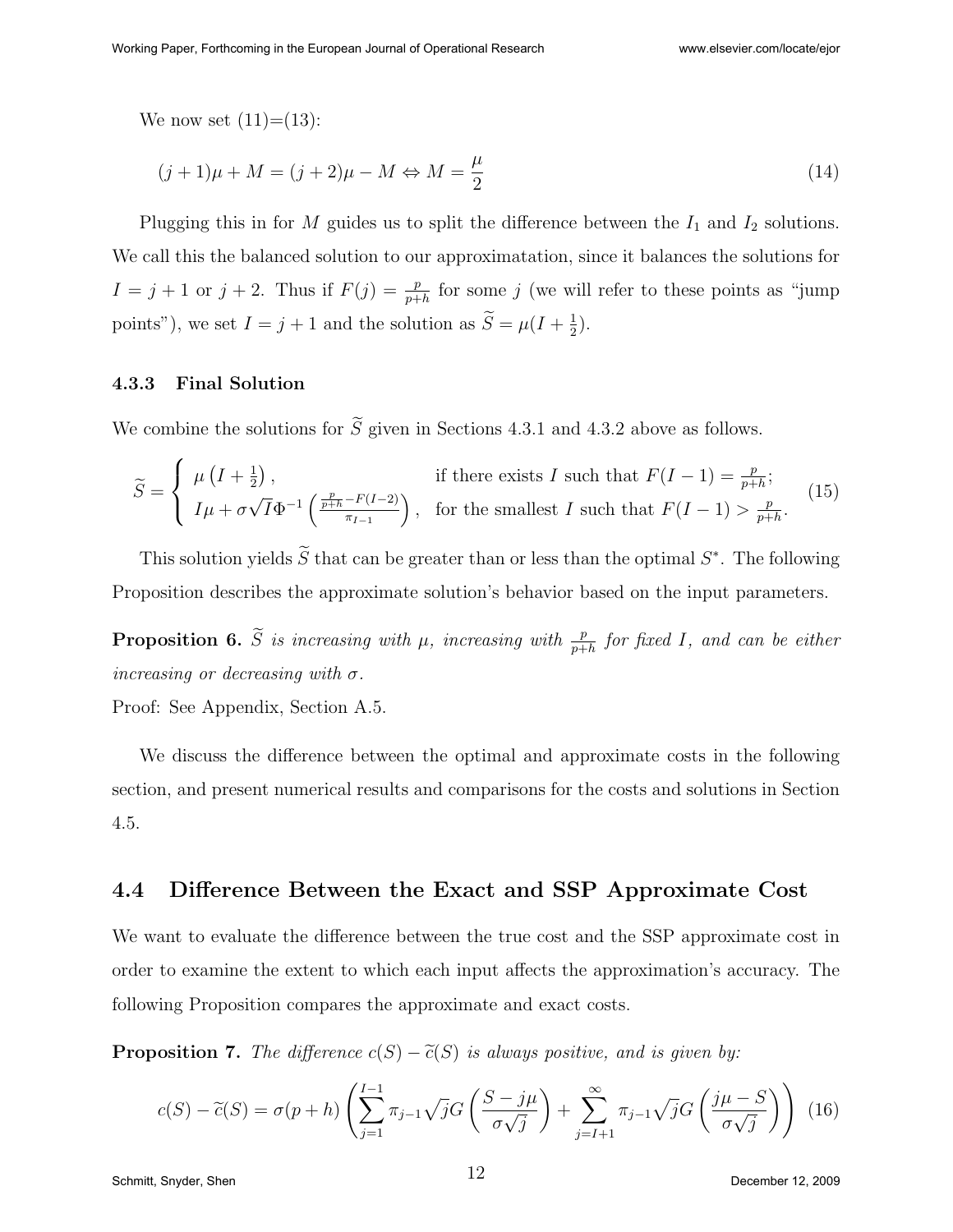This difference approaches  $\infty$  as  $\sigma$  approaches  $\infty$ . Proof: See Appendix, Section A.6.

Thus the approximate cost function always underestimates costs. Unfortunately there is no fixed bound on the approximation error for a given S, as indicated by the fact that (16) approaches  $\infty$  as  $\sigma$  approaches  $\infty$ . However we show in the following section that while extreme error cases may occur, typically the SSP approximation performs extremely well.

## 4.5 SSP Numerical Evaluation

We examine the approximation performance in three parts: first we test the solution over a wide range of random inputs to see its general performance. Next we see how specific input parameters affect its performance. Finally we evaluate the approximation specifically at the jump points, where  $F(j) = \frac{p}{p+h}$  for some j.

We specify the DTMC for the disruption states using two parameters:  $\alpha$ , the probability of a disrupted period following a non-disrupted period (failure probability), and  $\beta$ , the probability of a non-disrupted period following a disrupted period (recovery probability).

### 4.5.1 Varying All Inputs

We created 1000 data sets, setting  $\mu = 100$  and  $h = 1$  and generating the other inputs randomly. We drew the newsboy fractile,  $\frac{p}{p+h}$ , uniformly from [0.5,0.95], the failure probability  $\alpha$  from [0.0,0.5], the recovery probability  $\beta$  from [0.1,1], and  $\sigma$  from [0,33.33]. While in reality a failure probability of 50% and recovery probability of only 10% may not be entirely reasonable, we selected these wide ranges in order to thoroughly evaluate the SSP approximation's performance.

In general, the approximation performed extremely well. The average percent error in the absolute value of the difference between the exact and approximate base-stock solutions, that is,  $\frac{|\tilde{S}-S^*|}{S^*}$ , was 1.1%, and the average cost increase,  $\frac{c(\tilde{S})-c(S^*)}{c(S^*)}$  $\frac{c(S^*)}{c(S^*)}$ , was 0.17%. (We calculated  $S^*$  numerically using Excel Solver.) The worst three cost increases came when either  $\sigma$  was high or both  $\sigma$  and  $p$  were high, generating cost increases of 11%, 25%, and 62%. In all other cases the cost error was less than 7%, and in 99.1% of the cases it was less than 2%. The error was not clearly related to  $\alpha$  and  $\beta$  within the ranges tested, but it increased as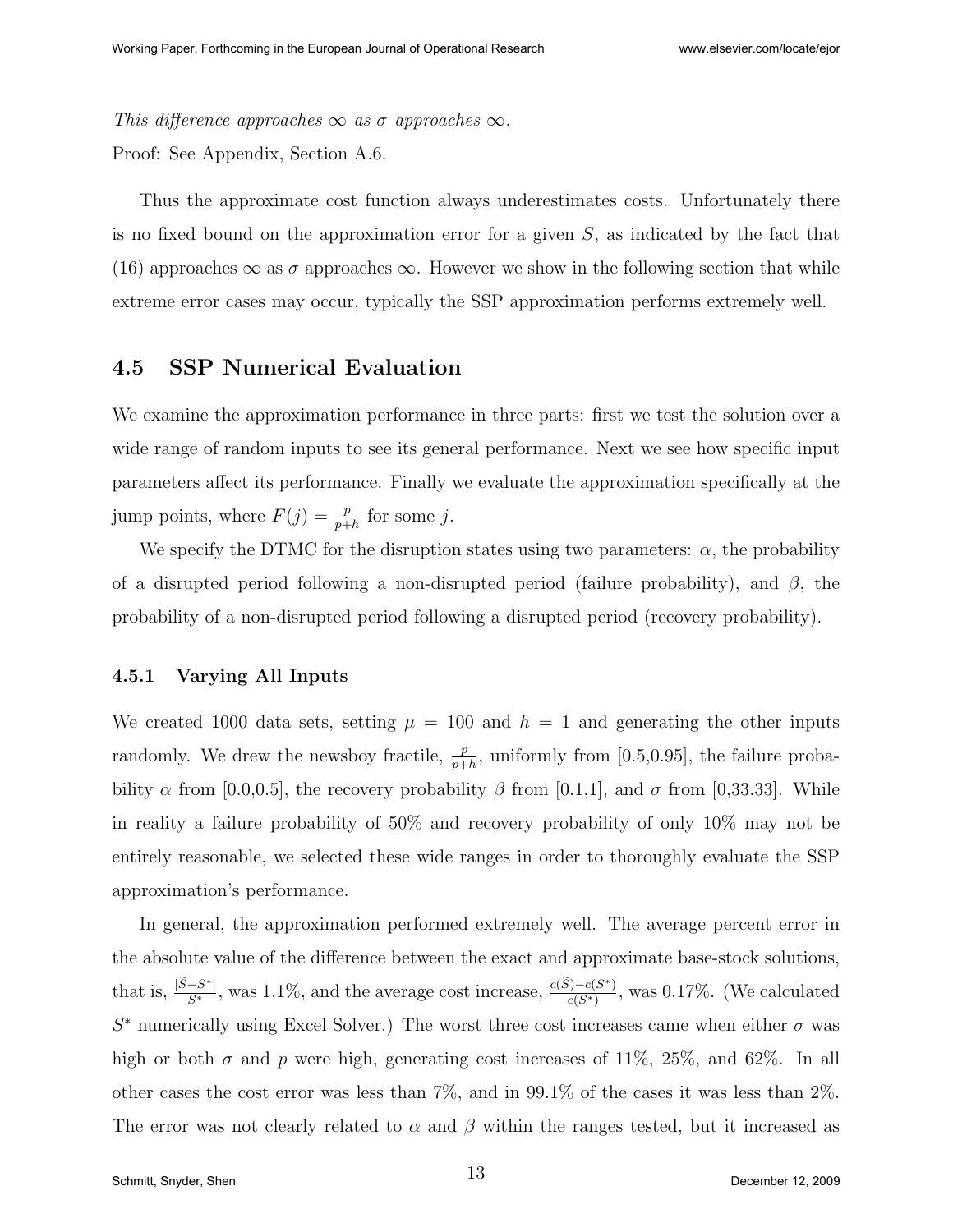

Figure 1: Cost Increase vs. (a)  $\frac{p}{p+h}$  and (b)  $\sigma$ 



Figure 2: Approximate Solution Percent Cost Increase for Increasing Sigma

the newsboy fractile and  $\sigma$  increase, as shown in Figure 1. With the exception of a few high observations when  $\sigma$  or p are high, there is no obvious trend in the graphs because the error is consistently close to zero.

### 4.5.2 Varying  $\sigma$

We tested the solution for increasing  $\sigma$  values, since this is one of the inputs that increases the difference in the costs, as given in (16). We fixed  $\mu = 100$ ,  $h = 1$ ,  $p = 20$ ,  $\alpha = 0.2$ , and  $\beta = 0.4$ , and found that as  $\sigma$  increases the approximation error increases. This occurs because larger demand variances causes the approximations we made for the loss function terms,  $G(\cdot)$ , to be less accurate. A graph of the base-stock solution error and cost increase error of the approximate solution is given in Figure 2.

For this evaluation, the approximation performs very well; the average cost increase for this data sets was 0.07% and maximum was 0.33%. However, some extreme error cases may still occur, as exemplified by the single unusual case in Section 4.5.1 when the cost increase was 62%.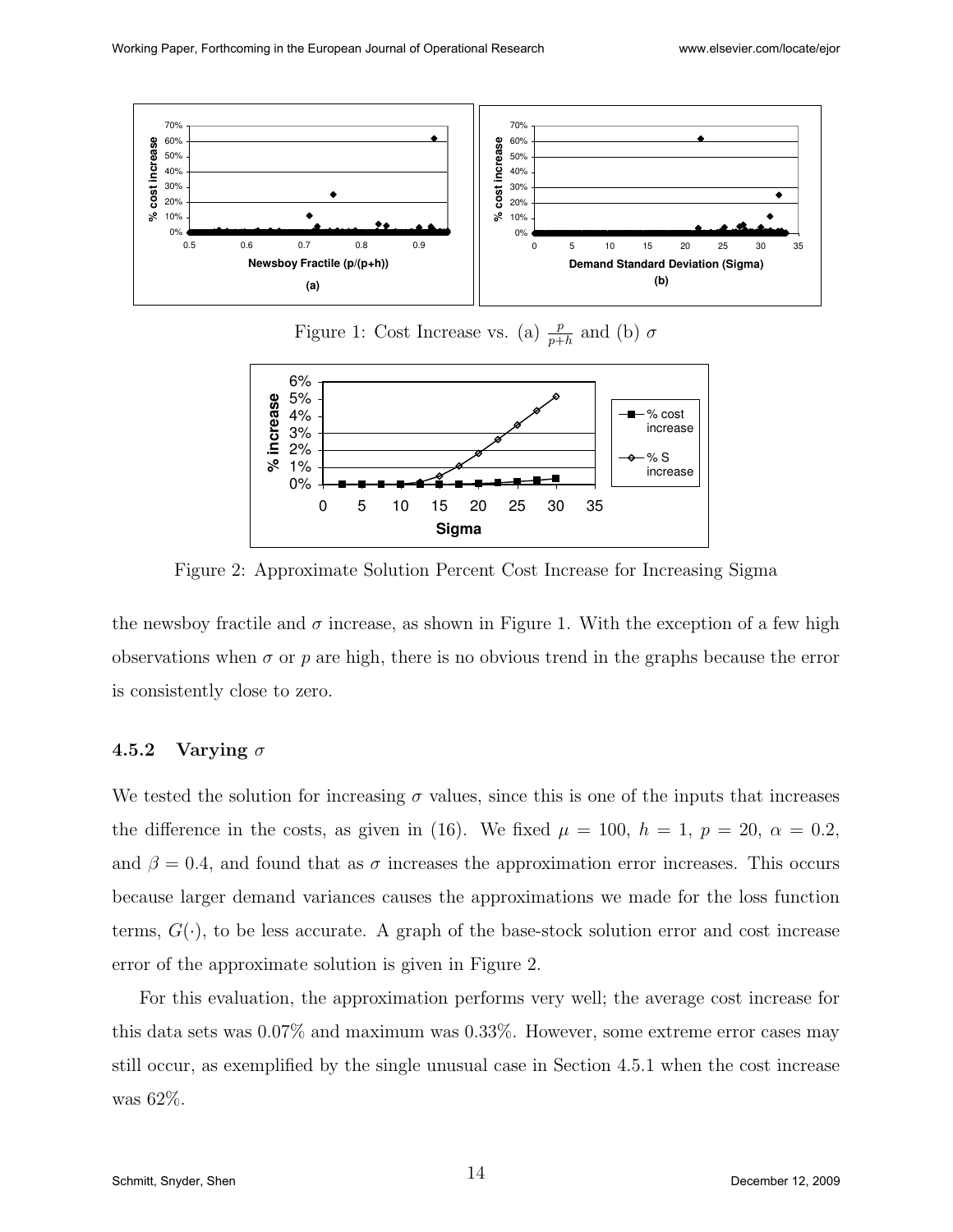

Figure 3: Base-stock Solutions for Increasing Newsboy Fractiles

# $4.5.3$  Varying  $\frac{p}{p+h}$

We also tested the approximation performance as the newsboy fractile,  $\frac{p}{p+h}$ , increases. From Proposition 3, we know that the newsboy fractile is the optimal service level for the system. We fixed  $\sigma$  at 15 and maintained all other inputs as given in Section 4.5.2. We noted that the 1000 random inputs tested in Section 4.5.1 never required the first solution for  $\widetilde{S}$  from (15) to be used, where  $F(j) = \frac{p}{p+h}$  for some j. For this data set, that solution is used twice, for  $j = 1$  and 2. Figure 3 compares the optimal and approximate S solutions.

Clearly the two solutions match very closely, as it is difficult to see the approximate solution behind the optimal values. The two cases where  $F(j) = \frac{p}{p+h}$  occur at  $\frac{p}{p+h} = \frac{2}{3}$  $rac{2}{3}$  and 4  $\frac{4}{5}$ , yielding approximate S solutions that are 2.8% and 1.1% higher than the optimal solution, respectively. However the cost increases at those points are only 0.003% and 0.002%. The average increase in cost for all  $\widetilde{S}$  solutions for this data set was 0.003%.

#### 4.5.4 Varying the Disruption Parameters

We also tested the approximation performance as the disruption parameters change. We reset  $p = 20$  and kept  $\sigma = 15$ , then set  $\beta = 0.4$  and increased the failure probability,  $\alpha$ , and produced Figure 4. Next we set  $\alpha = 0.2$  and increased the recovery probability,  $\beta$ , to produce Figure 5. Both figures show how well the SSP solution matches the optimal solution; the average absolute value of the error in the base-stock solution was 0.5% for Figure 4 (maximum absolute value of the error of 3.2%), and 0.6% for Figure 5 (maximum of 3.6%). In general, the error in using the SSP approximation is less sensitive to changes in the disruption parameters than to changes in the demand parameters. This is because the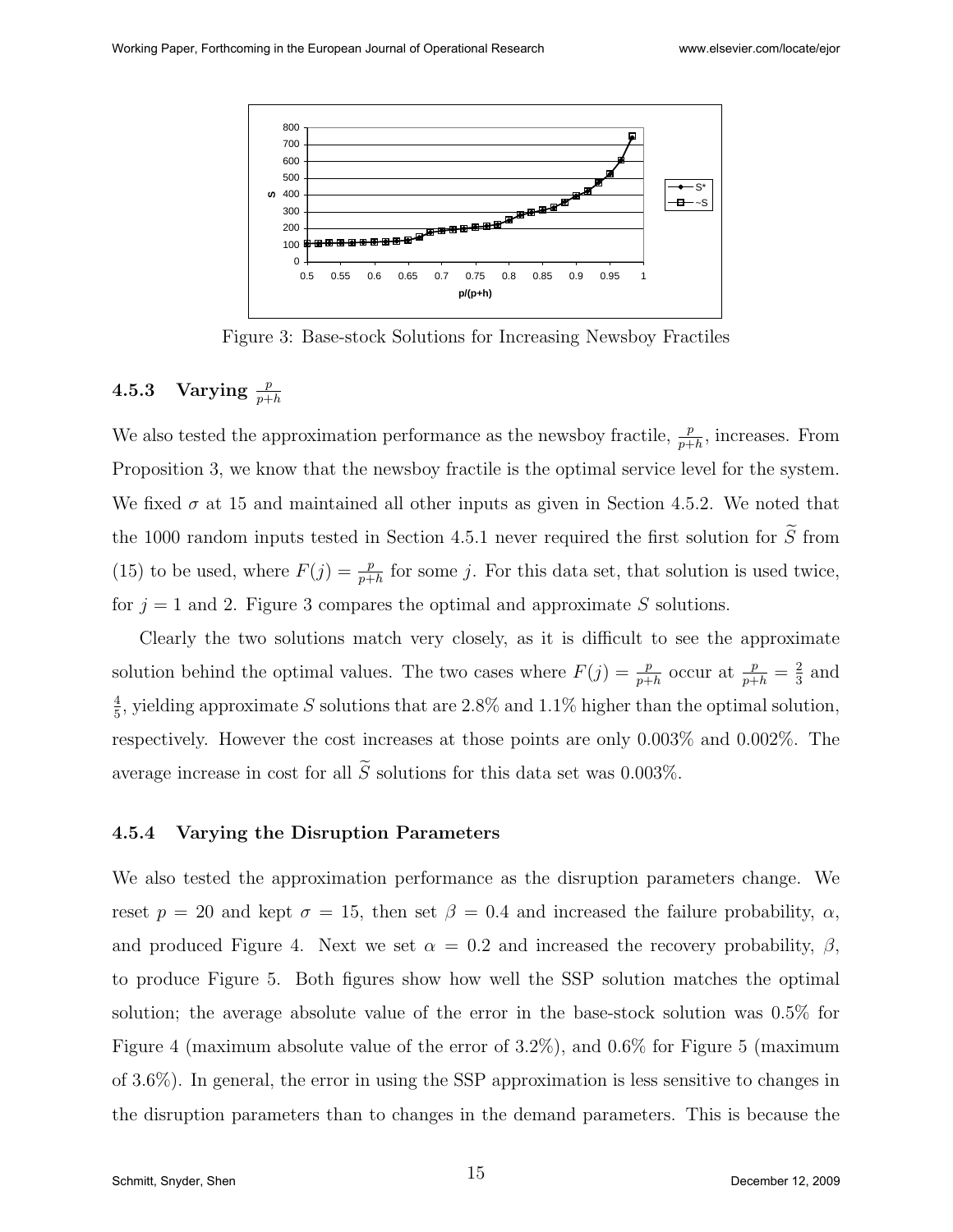

Figure 4: Base-stock Solutions for Increasing Failure Probabilities



Figure 5: Base-stock Solutions for Increasing Recovery Probabilities

SSP does not approximate the distribution for the disruptions at all, but it does approximate the demand for multiple periods into a single stochastic period.

The figures also demonstrate the extreme inventory levels that may be necessary if disruptions are very likely or expected to be very long. When  $\beta$  is very low, meaning disruptions are very long in length, significant quantities of inventory must be carried. For example, when  $\beta = 0.1$  (meaning disruptions average 10 periods in length), the optimal solution indicates that over 25 extra periods' worth of demand should be kept on stock to protect against disruptions.

# **4.5.5** Results when  $F(j) = \frac{p}{p+h}$

None of the 1000 original data sets tested in Section 4.5.1 generated a solution that had  $F(j) = \frac{p}{p+h}$  (which we refer to as jump points), requiring the first solution for  $\tilde{S}$  from (15) to be used. This demonstrates the low probability of such a case occurring randomly. To more thoroughly explore the approximate solution at the jump points, we generated 1000 new random data set where we forced this to occur. We kept all random data already generated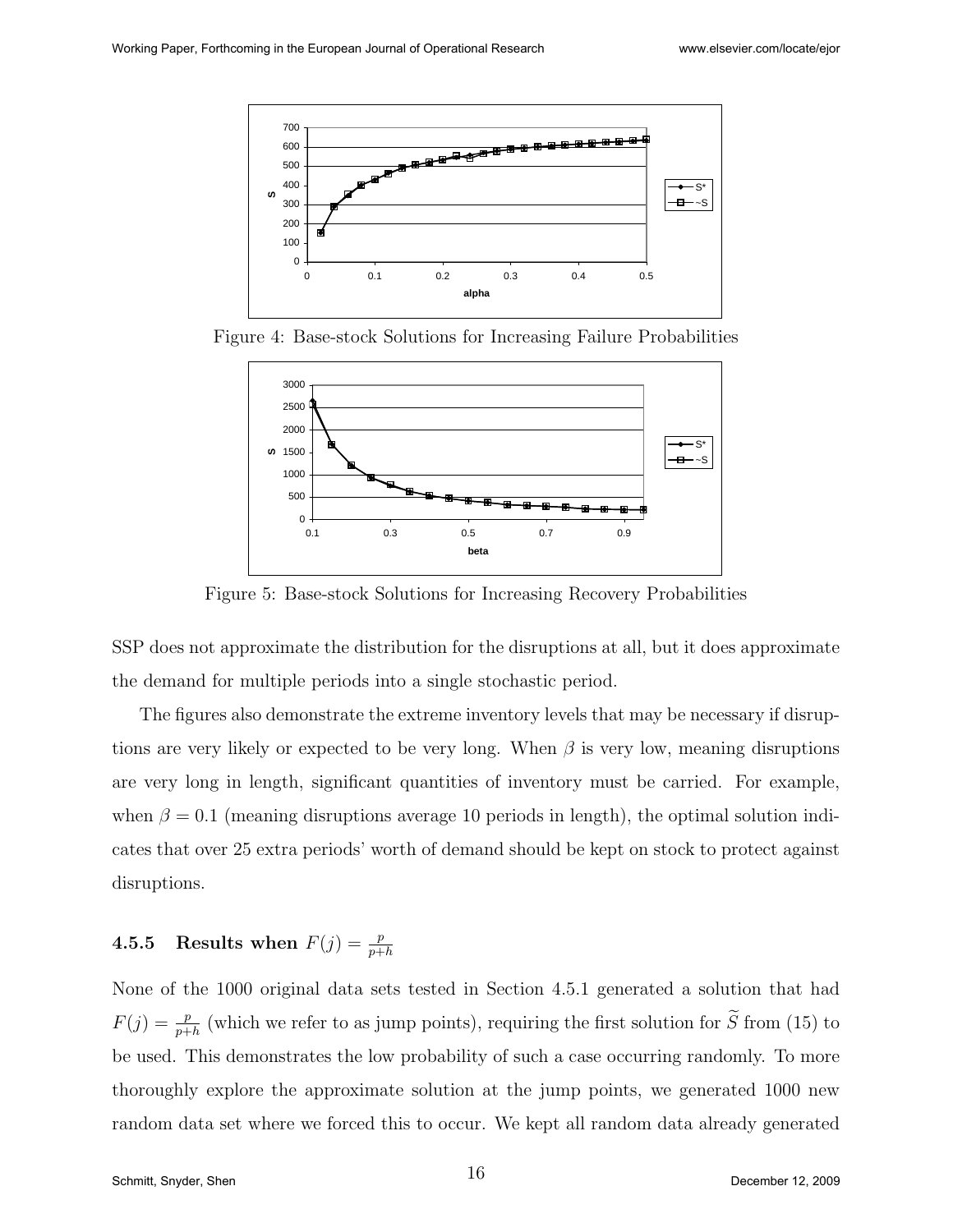

Figure 6: Cost Increase at Newsboy Jump Point Solutions  $(p < 200)$ 

with the exception of p. The penalty cost was determined so that  $F(j) = \frac{p}{p+h}$ , where the appropriate j was determined so that  $I$  was between 1 and 10,  $I$  being set randomly and uniformly. We found that for many random data sets generated,  $\frac{p}{p+h}$  approached 1 in order to make  $j$  as high as was required, and this often made the exact system model unstable (the optimal solution approaches  $\infty$ ). Thus we generated an excess of random data sets and chose the first 1000 such that  $\frac{p}{p+h} \leq 0.9999999$  for stability.

The approximation error generally increases with  $\frac{p}{p+h}$ . When the fractile is unrestricted, we found one instance where the cost error reached 358%. However, when the penalty cost is less than 200 times the holding cost  $\left(\frac{p}{p+h} < 0.995\right)$ , the average cost error is 0.1% and all but one cost error is less than 6%. Figure 6 demonstrates this. The average cost increase for all newsboy fractiles was 1.3%. Note that while the cost error for this data set is higher on average and at extremes than for the original data set, the likelihood of these cases occurring is also smaller; while  $F(j)$  is determined by the characteristics of the supply process,  $\frac{p}{p+h}$  is determined independently by the cost structure and it is not likely that these values would be exactly equal.

### 4.6 Alternate Approximations

The SSP approximation is limited to examining just one stochastic demand period per order cycle since including more than one does not yield a closed-form solution for  $\widetilde{S}$ . S appears inside multiple  $\Phi(\cdot)$  terms, so an inverse cannot be taken to solve for  $\widetilde{S}$ . We can include more stochastic terms if we approximate the normal distribution with another distribution. In this section, we use the uniform and triangular distributions, as supported by Scherer et al.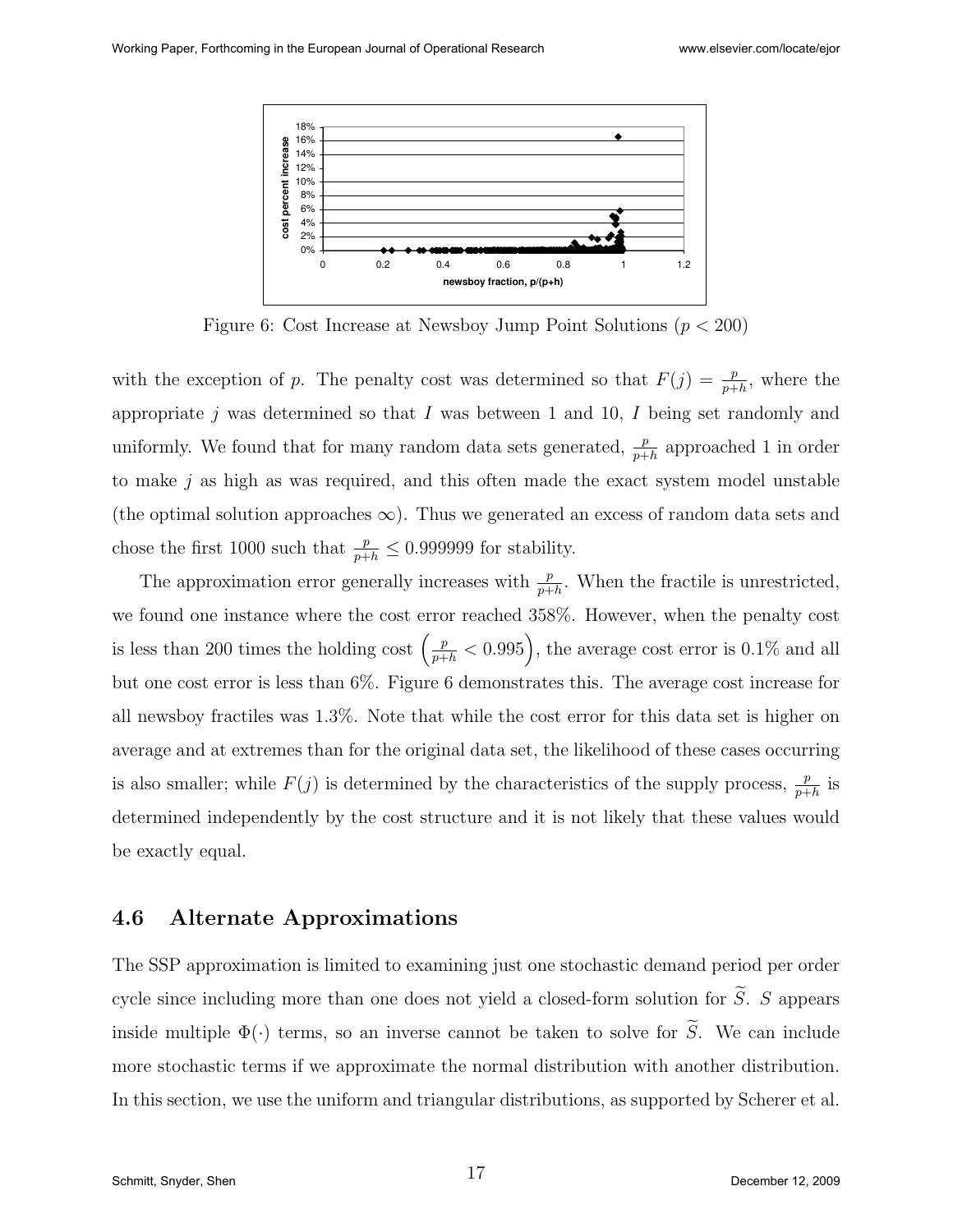[2003], and numerically compare their performance to the SSP approximation in Section 4.7. We first introduce two simple approximations where one of the sources of uncertainty is ignored.

### 4.6.1 Simple Approximations

Two simple approximate solutions can be found by either assuming that demand stochasticity can be ignored ( $\sigma = 0$ ) or that supply disruptions can be ignored ( $\alpha = 0$ ). The first uses the solution given in Theorem 1:

$$
S_{\sigma=0} = jd, \text{ where } j \text{ is the smallest integer such that } F(j-1) \ge \frac{p}{p+h} \tag{17}
$$

The second uses the classic newsboy solution for the base-stock level:

$$
S_{\alpha=0} = \mu + \sigma \Phi^{-1} \left( \frac{p}{p+h} \right) \tag{18}
$$

We compare these solutions with the use of approximations that account for both sources of uncertainty in our numerical evaluations.

### 4.6.2 Uniform Approximation

If we approximate the normal  $\alpha f$  terms in (6) with the uniform  $\alpha f$ , then we can include an infinite number of stochastic demand terms since the uniform  $\alpha f$  is linear and therefore more tractable. Scherer et al. [2003] propose using a uniform distribution with mean  $i\mu$  and range  $[i\mu-\sigma]$ √  $3i, i\mu+\sigma$ √ 3i] to match the first and second moments (mean and variance) of a normal distribution with mean  $i\mu$  and standard deviation  $\sigma$ √ i. This leads to an approximation for the cdf of  $F_U(x) = \frac{x - i\mu + \sigma\sqrt{3i}}{2\sigma\sqrt{3i}}$  $\frac{\partial \mu + \sigma \sqrt{3}i}{\partial \sqrt{3}i}$ . Substituting this into the first derivative of the exact cost, (6), leads to the following approximate solution.

**Proposition 8.** If the demand distribution  $N(i\mu, \sigma\sqrt{i})$  is approximated with  $U(i\mu-\sigma)$ √  $3i, i\mu +$ σ √ 3i), then for a retailer subject to uncertain demand and disrupted supply, the optimal solution to the approximation is

$$
S_U = \frac{1}{\left[\sum_{i=1}^{\infty} \frac{\pi_{i-1}}{\sqrt{i}}\right]} \left(\mu \sum_{i=1}^{\infty} \pi_{i-1} \sqrt{i} + 2\sigma \sqrt{3} \left(\frac{p}{p+h} - \frac{1}{2}\right)\right)
$$
(19)

Proof: See Appendix, Section A.7.

Schmitt, Snyder, Shen December 12, 2009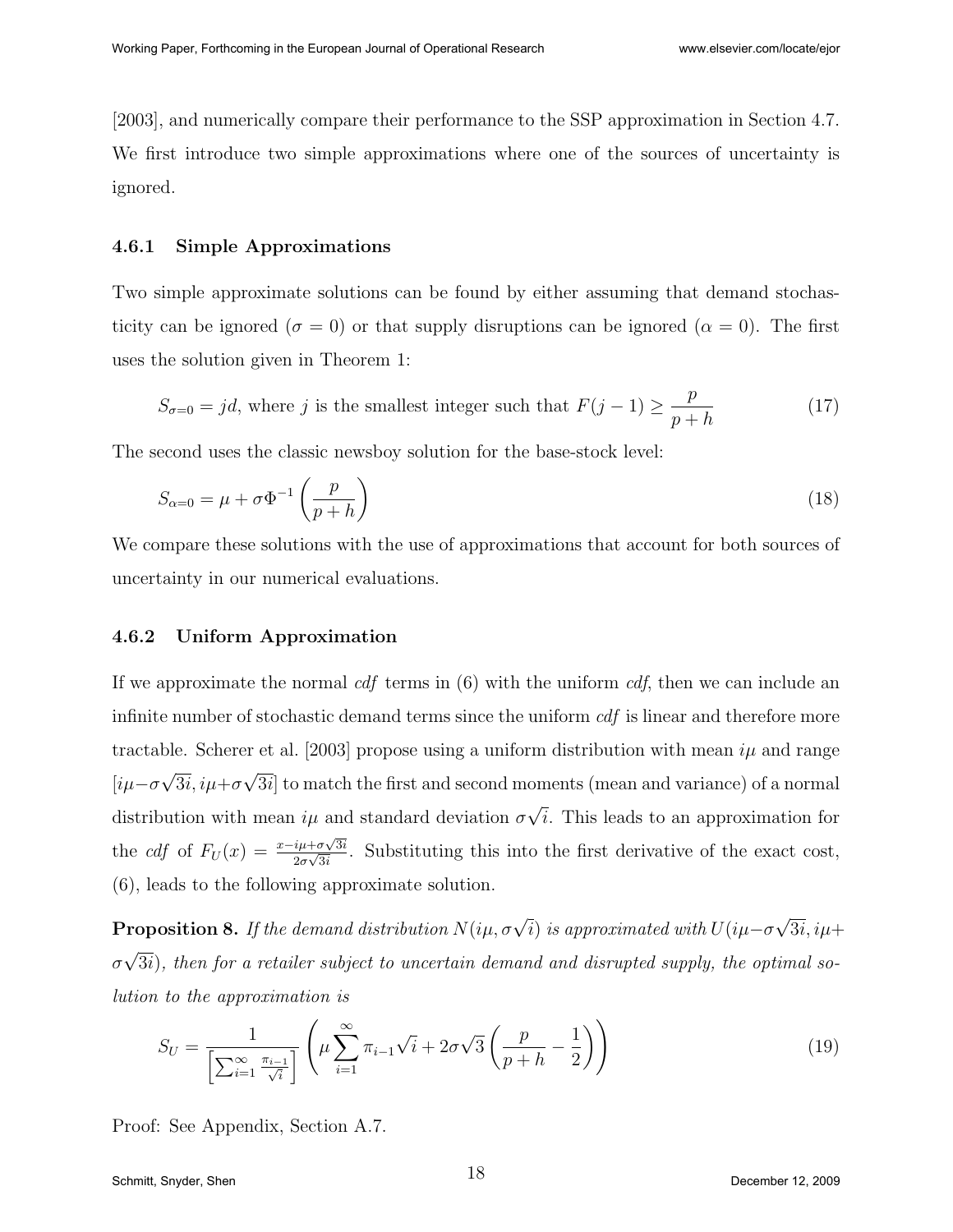For the behavior of this solution, we have the following Proposition.

**Proposition 9.**  $S_U$  is increasing with  $\mu$  and  $\sigma$ , increasing with  $\frac{p}{p+h}$  if  $p > h$ , and decreasing with  $\frac{p}{p+h}$  if  $h > p$ ,. Proof: See Appendix, Section A.8.

#### 4.6.3 Triangular Approximation

Suppose instead of considering a single stochastic period, we also consider one period above and below I as well. We can do this if we approximate the normal  $\textit{cdf}$  with that of the triangular, since the triangular distribution is piecewise linear. The triangular distribution has been shown to approximate the normal distribution better than the uniform [Scherer et al., 2003].

If we include 3 loss terms instead of just 1 as we did in the SSP cost, (8), the approximate 3-term cost is:

$$
\tilde{c}_{3}(S) = \sum_{j=1}^{I-2} \pi_{j-1} [h(S - j\mu)] +
$$
\n
$$
\pi_{I-2} \left[ h(S - (I - 1)\mu) + \sigma \sqrt{I - 1} (p + h) G \left( \frac{S - (I - 1)\mu}{\sigma \sqrt{I - 1}} \right) \right] +
$$
\n
$$
\pi_{I-1} \left[ h(S - I\mu) + \sigma \sqrt{I} (p + h) G \left( \frac{S - I\mu}{\sigma \sqrt{I}} \right) \right] +
$$
\n
$$
\pi_{I} \left[ h(S - (I + 1)\mu) + \sigma \sqrt{I + 1} (p + h) G \left( \frac{S - (I + 1)\mu}{\sigma \sqrt{I + 1}} \right) \right] +
$$
\n
$$
\sum_{j=I+2}^{\infty} \pi_{j-1} \left[ h(S - j\mu) - \sigma \sqrt{j} (p + h) \left( \frac{S - j\mu}{\sigma \sqrt{j}} \right) \right] \tag{20}
$$

Note that this assumes  $I \geq 2$ ; if  $I \leq 1$ , then the term involving  $\pi_{I-2}$  and the first summation are zero. The first summation is also zero if  $I = 2$ .

This yields the following derivative:

$$
\frac{d}{dS}\tilde{c}_3(S) = (h+p)F(I-3) - p + (p+h)\left[\pi_{I-2}\Phi\left(\frac{S-(I-1)\mu}{\sigma\sqrt{I-1}}\right) + \pi_{I-1}\Phi\left(\frac{S-I\mu}{\sigma\sqrt{I}}\right) + \pi_I\Phi\left(\frac{S-(I+1)\mu}{\sigma\sqrt{I+1}}\right)\right]
$$
\n(21)

This is where an approximation for the  $\Phi(\cdot)$  terms is needed. To approximate the normal distribution with the triangular distribution, we use the following triangular *cdf* as proposed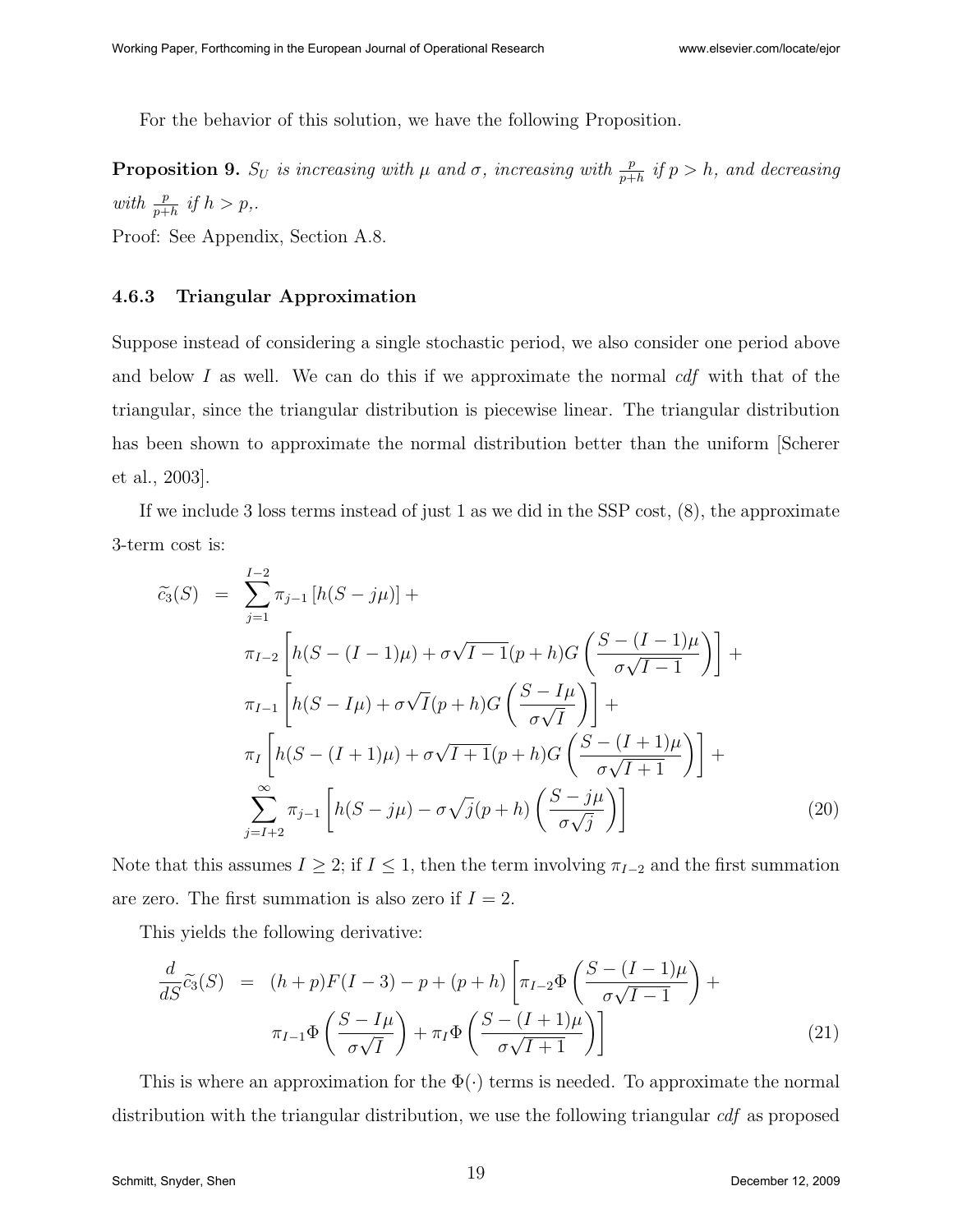by Scherer et al. [2003]:

$$
T(x) = \begin{cases} 0, & x < t_1; \\ \frac{(x-t_1)^2}{(t_3-t_1)(t_2-t_1)}, & t_1 \le x \le t_2; \\ 1 - \frac{(t_3-x)^2}{(t_3-t_1)(t_3-t_2)}, & t_2 < x \le t_3; \\ 1, & x > t_3. \end{cases}
$$
(22)

where  $t_1$ ,  $t_2$ , and  $t_3$  represent the minimum, mean, and maximum of the possible values for x. To approximate the normal *cdf* with (22), where  $\mu_i$  and  $\sigma_i^2$  are the mode and variance of the normal distribution being approximated (so for i demand periods,  $\mu_i = i\mu$  and  $\sigma_i = \sigma \sqrt{i}$ ), √ we use  $t_2 = \mu_i, t_1 = \mu_i - \sigma_i$ √ 6, and  $t_3 = \mu_i + \sigma_i$ √ 6. Thus for the triangular approximation, we have:

$$
T(S) = \begin{cases} 0, & S < (\mu_i - \sigma_i \sqrt{6});\\ \frac{(S - \mu_i + \sigma_i \sqrt{6})^2}{12\sigma_i^2}, & (\mu_i - \sigma_i \sqrt{6}) \le S \le \mu_i;\\ 1 - \frac{(\mu_i + \sigma_i \sqrt{6} - S)^2}{12\sigma_i^2}, & \mu < S \le (\mu_i + \sigma_i \sqrt{6});\\ 1, & S > (\mu_i + \sigma_i \sqrt{6}). \end{cases}
$$
(23)

An issue arises around the mean; we do not know whether S is less than, greater than, or equal to  $I\mu$ , so we are unsure how to exactly approximate the middle term of (21),  $\Phi\left(\frac{S-I\mu}{\sigma\sqrt{I}}\right)$  $\frac{5-I}{\sigma\sqrt{I}}$  $),$ with the triangular distribution (we do not know how to choose between the  $2^{nd}$  and  $3^{rd}$ cases of (23)). We move forward by testing both cases.

Also, unlike the SSP approximation, I cannot be determined by checking the condition in Proposition 5. Thus we assume that the best  $I$  to use here is that given by the deterministicdemand solution in Theorem 1, where I is the minimum I such that  $F(I-1) \geq \frac{p}{n+1}$  $\frac{p}{p+h}$ .

Since the triangular  $cdf$  involves the square of the  $S$  term, the solution is in terms of the quadratic equation coefficients. The quadratic coefficients for the two cases which solve the approximation are given in the following Proposition.

Proposition 10. The solution for the triangular 3-term approximation is given as

$$
S_t = \frac{-b \pm \sqrt{b^2 - 4ac}}{2a} \tag{24}
$$

where either, for case 1,  $(\mu_I - \sigma_I)$ √  $(6) \leq S \leq \mu_I$ 

$$
a = \frac{p+h}{12\sigma^2} \left[ \frac{\pi_{I-2}}{I-1} - \frac{\pi_{I-1}}{I} - \frac{\pi_I}{I+1} \right]
$$
 (25)

Schmitt, Snyder, Shen December 12, 2009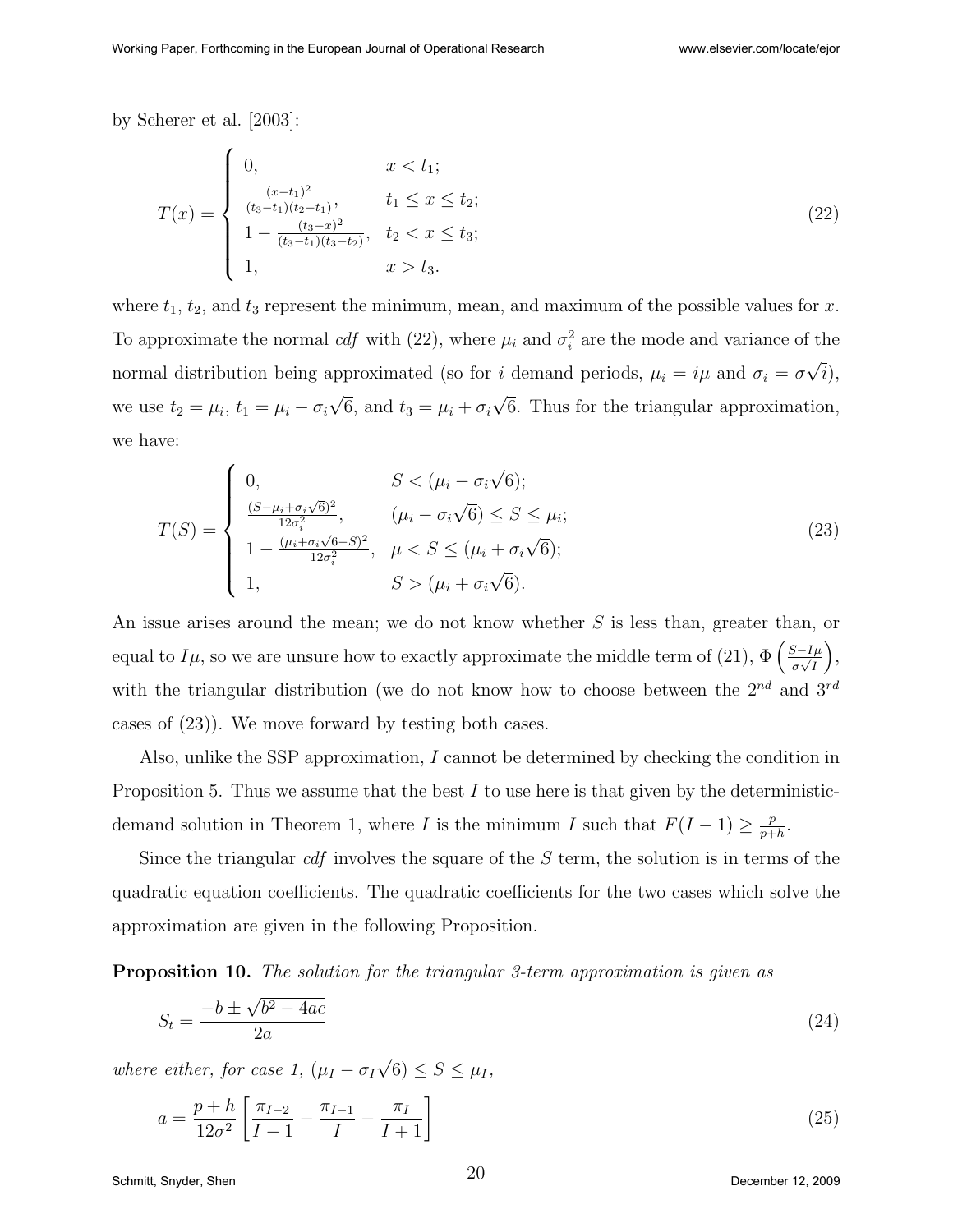$$
b = \frac{-2(p+h)}{12\sigma^2} \left[ \pi_{I-2} \left( \mu - \frac{\sigma \sqrt{6}}{\sqrt{I-1}} \right) - \pi_{I-1} \left( \mu + \frac{\sigma \sqrt{6}}{\sqrt{I}} \right) - \pi_I \left( \mu + \frac{\sigma \sqrt{6}}{\sqrt{I+1}} \right) \right] \tag{26}
$$

$$
c = (p+h)(F(I-3) + \pi_{I-1} + \pi_I) - p + \frac{p+h}{12\sigma^2} \left[ \pi_{I-2} \left( (I-1)\mu^2 - 2\mu\sigma\sqrt{6(I-1)} + 6\sigma^2 \right) - \pi_{I-1} \left( I\mu^2 + 2\mu\sigma\sqrt{6I} + 6\sigma^2 \right) - \pi_I \left( (I+1)\mu^2 + 2\mu\sigma\sqrt{6(I+1)} + 6\sigma^2 \right) \right]
$$
(27)

or, for case 2,  $\mu < S \leq (\mu_I + \sigma_I)$ √ 6),

$$
a = \frac{p+h}{12\sigma^2} \left[ \frac{\pi_{I-2}}{I-1} + \frac{\pi_{I-1}}{I} - \frac{\pi_I}{I+1} \right]
$$
 (28)

$$
b = \frac{-2(p+h)}{12\sigma^2} \left[ \pi_{I-2} \left( \mu - \frac{\sigma \sqrt{6}}{\sqrt{I-1}} \right) + \pi_{I-1} \left( \mu - \frac{\sigma \sqrt{6}}{\sqrt{I}} \right) - \pi_I \left( \mu + \frac{\sigma \sqrt{6}}{\sqrt{I+1}} \right) \right]
$$
(29)

$$
c = (p+h)(F(I-3) + \pi_I) - p + \frac{p+h}{12\sigma^2} \left[ \pi_{I-2} \left( (I-1)\mu^2 - 2\mu\sigma\sqrt{6(I-1)} + 6\sigma^2 \right) + \pi_{I-1} \left( I\mu^2 - 2\mu\sigma\sqrt{6I} + 6\sigma^2 \right) - \pi_I \left( (I+1)\mu^2 + 2\mu\sigma\sqrt{6(I+1)} + 6\sigma^2 \right) \right]
$$
(30)

Proof: See Appendix, Section A.9.

In applying this approximation, we solve for all  $S_t$  values and choose the solution which yields the lower expected exact cost.

## 4.7 Approximation Comparisons

We evaluated the Uniform and Triangular approximation techniques using the same set of 1000 random data sets tested in Section 4.5.1. A summary of the cost error results (approximation solution cost increase above the optimal) is given in Table 2. No approximation performed better than the SSP approximation. When compared to the optimal solution, the Uniform approximation had an average absolute value of the percent error of 34.5% for S and 14.6% for expected cost. The Triangular approximation had average absolute value of the percent errors of  $12.1\%$  and  $8.2\%$  for S and the expected cost, respectively. There were occasional observations where the Uniform or Triangular approximations outperformed the SSP approximation, but the averages and percentiles for the errors make it clear that the SSP is a more reliable approximation overall. With an average absolute value of error of 1.1% for S and 0.2% for expected cost, the SSP solution clearly outperforms the alternate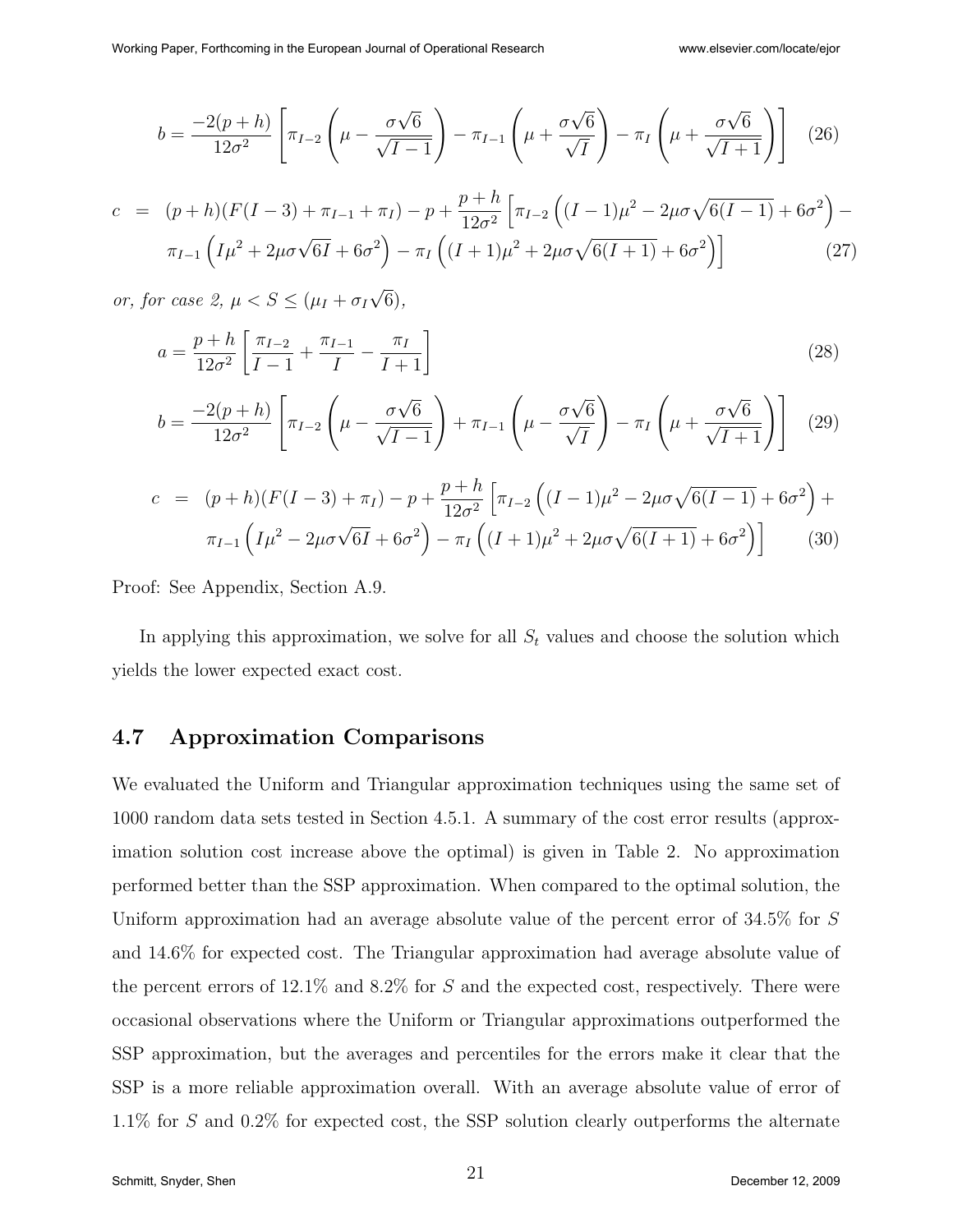| <b>SSP</b> | Uniform  | Triangular | $\sigma=0$ | $\alpha = 0$ |
|------------|----------|------------|------------|--------------|
| $0.2\%$    | 14.6 $%$ | 8.2 \%     | 44.5 %     | $32.45\%$    |
| 61.8 %     | 126.6 %  | 211.9 %    | 1539.3 %   | $390.2\%$    |
| $97.6\%$   | $15.2\%$ | 48.7 %     | 45.0 $%$   | $18.1\%$     |
| 99.6 $%$   | 33.9 %   | 70.5 %     | 55.8 %     | $39.4\%$     |
|            |          |            |            |              |

Table 2: Approximation Cost Increase Error Results

approximations; it is better able to capture the stochasticity of the demand with its single stochastic period than the Triangular or Uniform approximations are able to do with three or all stochastic periods.

We also include the cost error for two simple approximations discussed in Section 4.6.1. The first, labeled  $\sigma = 0$ , assumes deterministic demand and uses the solution given in (17). This solution has the worst average and maximum cost errors of all solutions. The second simple approximation ignores disruptions, labeled  $\alpha = 0$ ; while not as bad as the  $\sigma = 0$ solution, the error for this solution is still very high and few solutions have a small error (only 18.1% have less than 1% cost error). The cost error tends to be greater for the  $\sigma = 0$ solution when disruption probabilities are low, since optimal costs are also lower in those cases. Low disruption probabilities mean the optimal base-stock level is relatively close to the mean, but the  $\sigma = 0$  solution never stocks less than 2 periods' worth of demand and incurs heavy holding costs in those cases. In contrast, the  $\alpha = 0$  solution performs very poorly when disruption probabilities are higher. Clearly there is a need to address the stochasticity of both demand and supply in setting inventory base-stock levels.

Figure 7 shows the percent cost error for all 1000 observations, in increasing order of error (sorted separately for each approximation), for each of these approximations. The simple approximations,  $\sigma = 0$  and  $\alpha = 0$ , have error values that extend above the upper limits of the graph. Despite only being able to incorporate a single stochastic demand period into its model, the SSP approximation performs very well and clearly outperforms the other approximations. With 97.6% of its solutions (for the general random data) providing a cost error of less than 1%, and 99.6% proving a cost error less than 5%, it is a practical option for setting base-stock levels in a system with both supply disruptions and stochastic demand.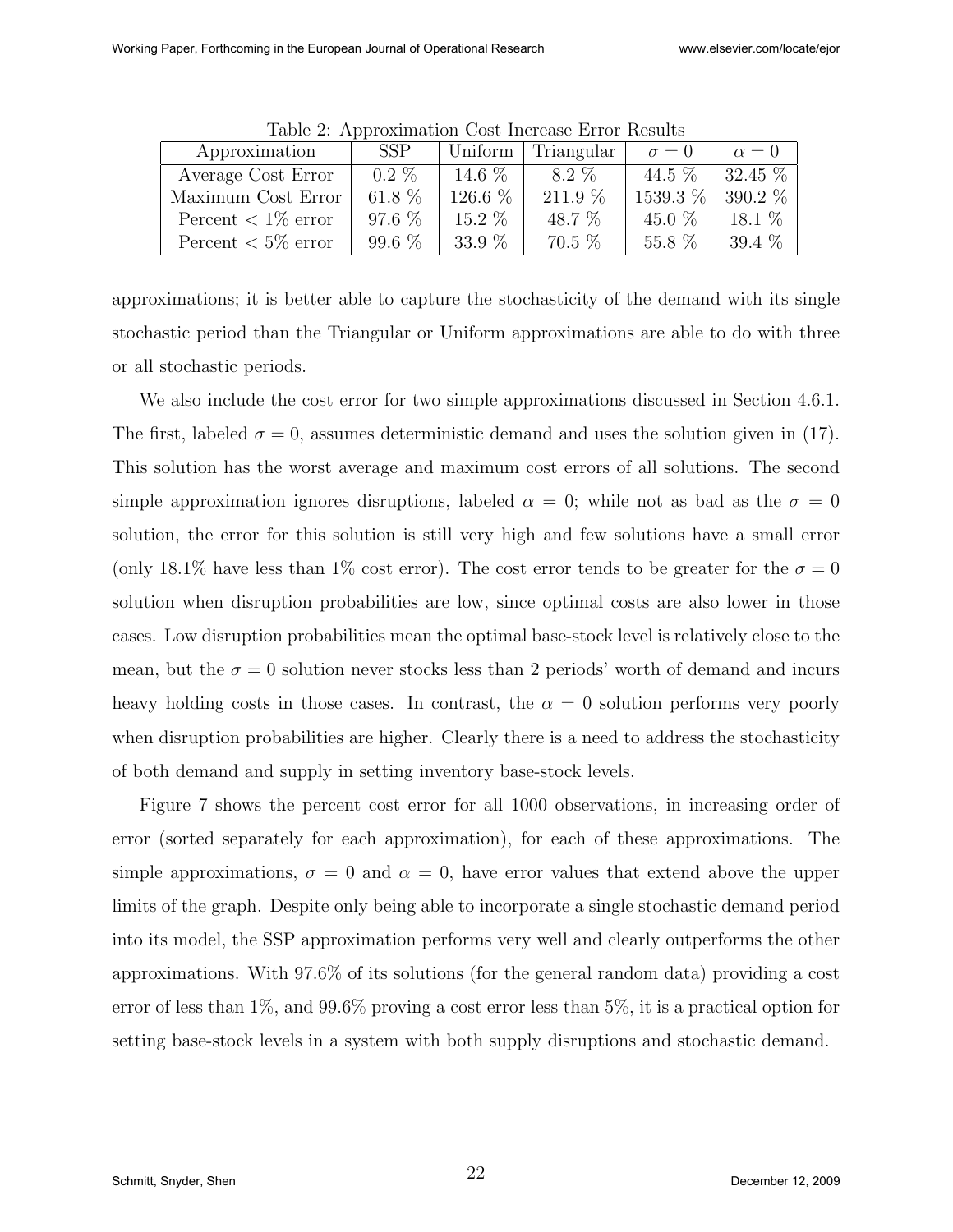

Figure 7: Approximation Cost Error Comparison

# 5 Supply Disruptions and Stochastic Supply Yield

We now consider another combination of discrete and continuous uncertainty in an inventory system: supply disruptions and yield uncertainty. We model demand as deterministic, equal to d per period, with  $id = i$  times d (i periods of demand). We consider additive yield uncertainty, assuming that the quantity received from the supplier is normally distributed with a mean equal to the quantity ordered and standard deviation of  $\sigma_y$  (independent of the order quantity). Note that this means deliveries could be either greater or less than that ordered, but this could be approximately adjusted by adjusting the mean. We do not explicitly include unit costs in our model, so either the supplier or buyer could be held accountable for any excess units delivered. The reader is referred to Yano and Lee [1995] for a review of more complex models of yield uncertainty. The use of additive yield (as opposed to yield that is proportional to the order size) is justified by Chopra et al. [2007] as being realistic in the case where contracts are based on production batches but the exact yield is stochastic (e.g., flu vaccines or semiconductors). This assumption also allows us to formulate the SSP model and produce useful insights that would not be achievable with a proportional yield formulation. Schmitt and Snyder [2009] show that the following is the expected cost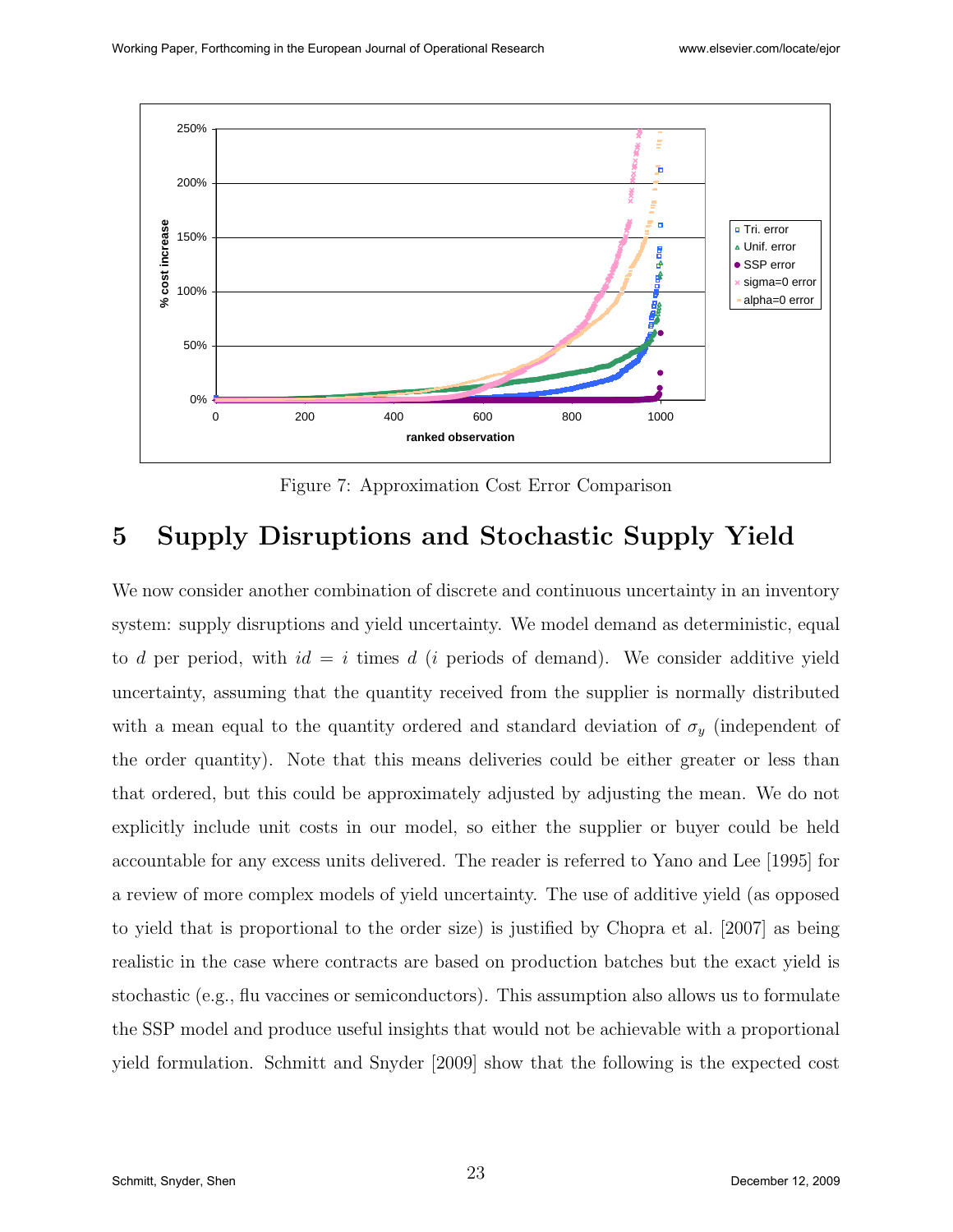for this system:

$$
c_y(S) = \sum_{i=1}^{\infty} \left[ \pi_{i-1} \left( p(id - S) + (p+h)\sigma_y G\left(\frac{id - S}{\sigma_y}\right) \right) \right]
$$
(31)

While no closed-form optimal expression can be found for (31), we use it to determine the optimal service level in Proposition 11.

Proposition 11. When the base-stock level S is set optimally for a system subject to supply disruptions and additive yield, the type-1 service level (i.e., the probability that all demands in a given period will be met from stock) equals  $\frac{p}{p+h}$ .

Proof: See Appendix, Section A.10.

We apply the SSP approximation approach by considering only one stochastic period from (31) and approximating the rest. We present this model and numerical results in the following sections.

### 5.1 Approximate Cost Formulation

Our approximation is that  $I \approx \frac{S}{d}$  $\frac{S}{d},\,G\left(\frac{jd-S}{\sigma_y}\right)$  $\sigma_y$  $\bigg) \approx 0$  for  $j > I$  and  $G\left(\frac{jd-S}{\sigma}\right)$  $\sigma_y$  $\bigg|\approx\bigg(\frac{id-S}{\sigma}\bigg)$  $\sigma_y$ ) for  $j < I$ . We formulate our approximate cost as follows.

$$
\tilde{c}_{y}(S) = \sum_{j=1}^{I-1} \left[ \pi_{j-1} \left( p(jd - S) - (p + h)\sigma_{y} \left( \frac{jd - S}{\sigma_{y}} \right) \right) \right] +
$$
\n
$$
\pi_{I-1} \left( p(Id - S) + (p + h)\sigma_{y} G \left( \frac{Id - S}{\sigma_{y}} \right) \right) + \sum_{j=I+1}^{\infty} \left[ \pi_{j-1} \left( p(jd - S) \right) \right]
$$
\n
$$
= \sum_{j=1}^{I-1} \pi_{j-1} \left( h(S - jd) \right) + \pi_{I-1} \left( p(Id - S) + \sigma_{y}(p + h) G \left( \frac{Id - S}{\sigma_{y}} \right) \right) -
$$
\n
$$
\sum_{j=I+1}^{\infty} \pi_{j-1} (p(S - jd)) \tag{32}
$$

### 5.2 Approximate Model Solution

In solving this system, we again found that  $I$  is determined by the input parameters to be the minimum I such that  $F(I-1) > \frac{p}{n+1}$  $\frac{p}{p+h}$ . Proof of this is omitted since it follows the same approach as the proof of Proposition 5. We take a derivative of (32) to find the exact optimal solution when this inequality holds. For the case when  $F(I-1) = \frac{p}{p+h}$  for some I, we again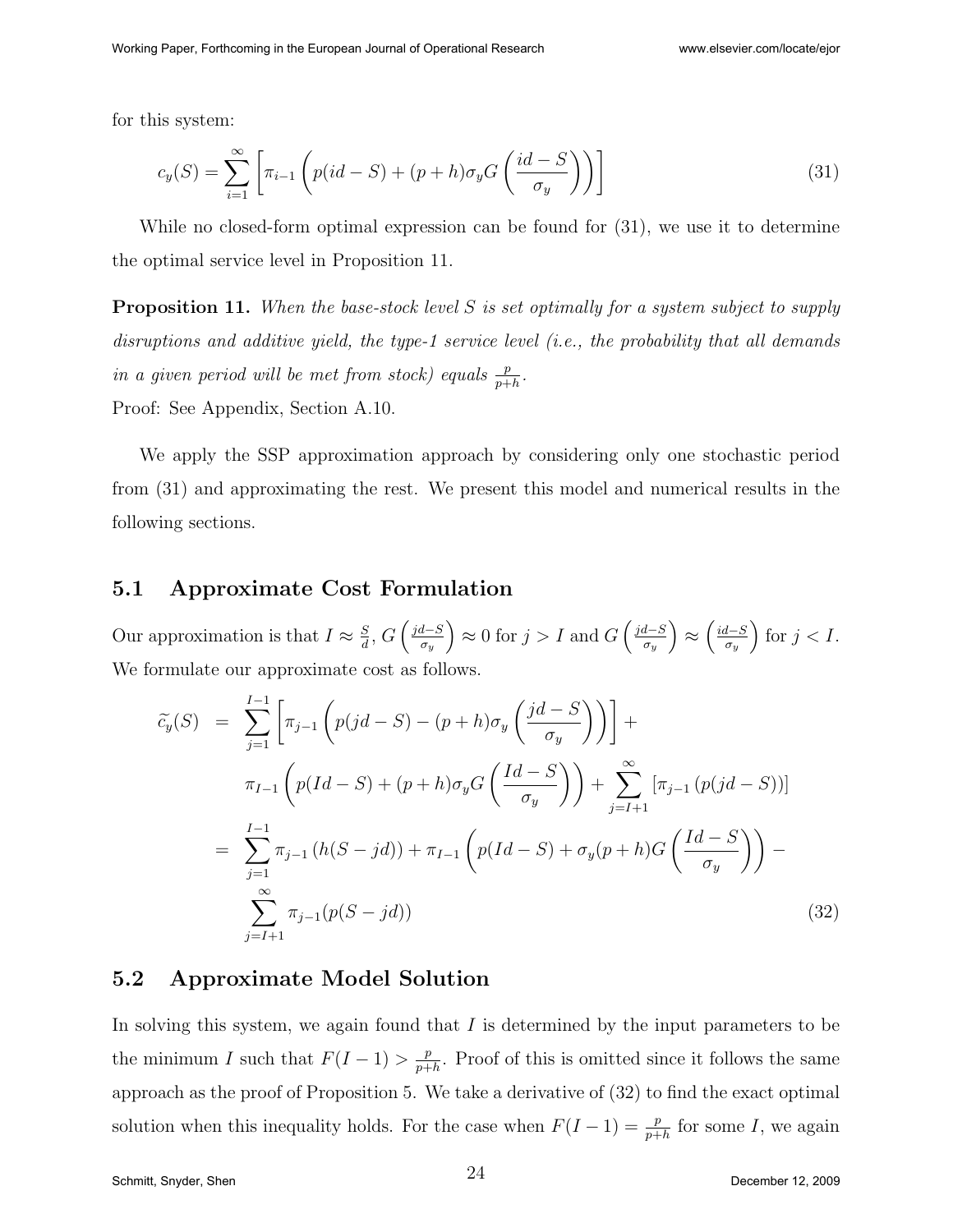

Figure 8: Base-stock Solutions for Increasing Newsboy Fractiles with Uncertain Yield

applied the balanced stock argument from Section 4.3.2 to determine the base-stock level. This leads to the following solution to the system.

**Proposition 12.** Given the approximate cost in (32) for a retailer subject to disrupted supply and yield uncertainty, the optimal base-stock level for this model is:

$$
\widetilde{S}_y = \begin{cases}\nd\left(I + \frac{1}{2}\right), & \text{if there exists } I \text{ such that } F(I - 1) = \frac{p}{p+h}; \text{ else} \\
Id - \sigma_y \Phi^{-1}\left(\frac{F(I - 1) - \frac{p}{p+h}}{\pi_{I-1}}\right), & \text{for the smallest } I \text{ such that } F(I - 1) > \frac{p}{p+h}.\n\end{cases}
$$
\n(33)

Proof: Follows the same approach as the proofs of Propositions 4 and 5.

### 5.3 Numerical Evaluation

In order to see how the approximation performs for both cases when  $F(j)$  does and does not equal  $\frac{p}{p+h}$  for all j, we again tested data with inputs  $\alpha = 0.2$ ,  $\beta = 0.4$ ,  $\mu = 100$ ,  $\sigma = 15$ , and  $h = 1$  for increasing  $\frac{p}{p+h}$ , which generates  $F(I-1) = \frac{p}{p+h}$  for  $I = 1$  and 2. A graph of the optimal and approximate  $S$  solutions is given in Figure 8. Since the approximate solution is barely visible behind the optimal solution, clearly the approximation performs very well. The highest cost increase from any of the approximate solutions shown in Figure 8 is 0.00065%.

We also tested 1000 random data sets from Section 4.5.1, making the  $\sigma$  from that data set equal to the  $\sigma_y$  for this system. The SSP approximation performed very well; the average cost increase was 0.02%, with a maximum occurrence of 5.9% increase. The percent with a cost error less than 1% was 99.7%.

In order to again test the case where  $F(j) = \frac{p}{p+h}$ , we also tested the data set from Section 4.5.5 where we force this case to occur. Recall that this case never occurred in the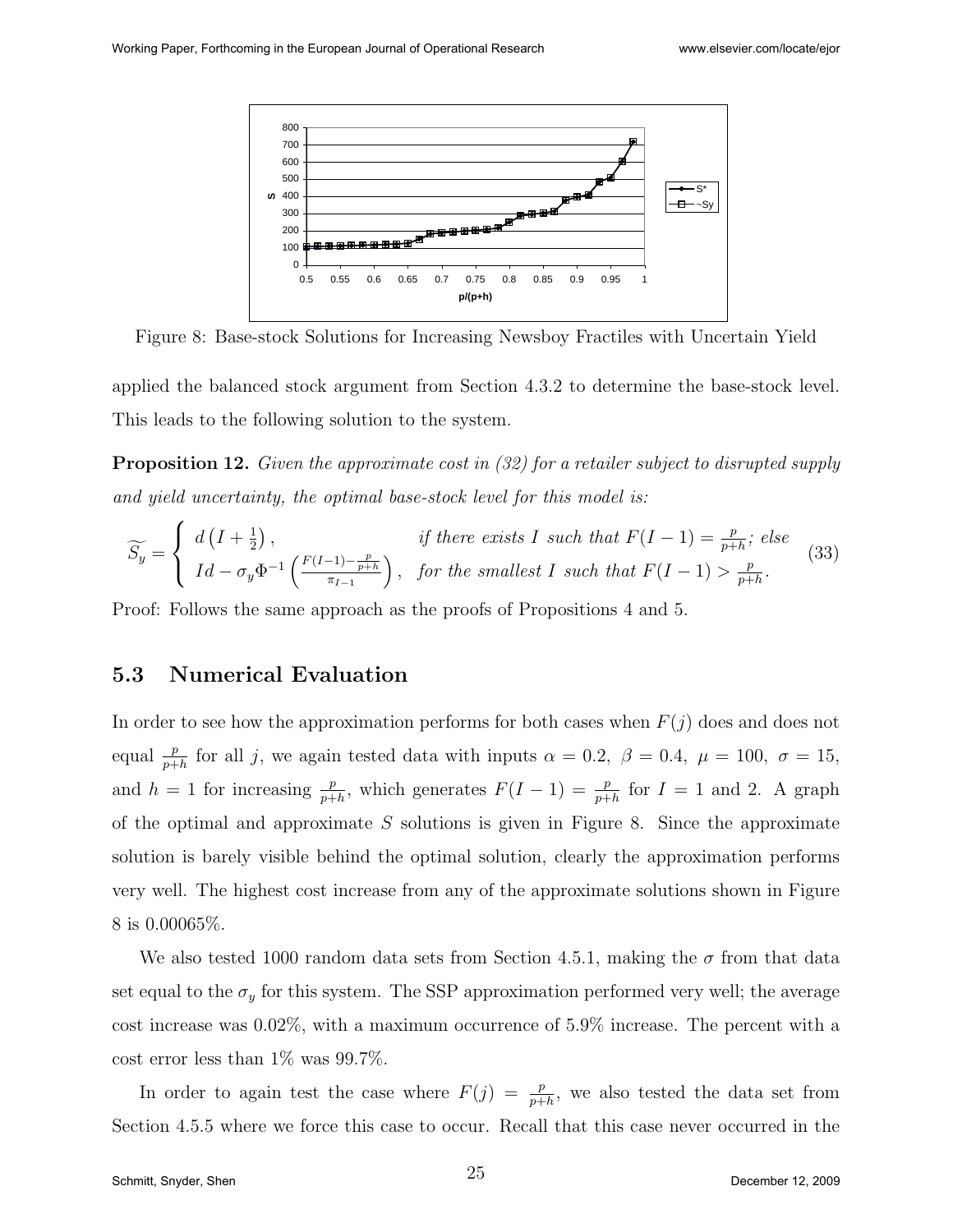1000 original random sets (so the likelihood of it occurring naturally is low), but we generated p values which made this case occur. The approximation had an average cost increase of 0.3% for this data, with a maximum increase of 65%. For the data where  $p < 200$ , the average cost increase is only 0.1% and the maximum observed is 5.1%.

Both the average and extreme error cases for the SSP approximation performance for this system were better than the system with demand uncertainty. Since the standard deviation of the yield uncertainty is not proportional to  $\sqrt{I}$  (as it is for the demand uncertainty case), this makes the approximation more accurate for larger  $I$  for this system. This helps improve the accuracy of the SSP performance for the yield uncertainty system.

# 6 Conclusions

The SSP approach performs well for modeling a system subject to supply disruptions. It provides a closed-form base-stock solution, which is valuable for researchers and practitioners alike. Researchers may embed it in larger models, or examine the impact of input parameters. Practitioners can more easily implement and update a closed-form solution.

The results of this paper also demonstrate that supply disruptions can have significant negative impact on a retailer if it has not proactively protected itself against them. We have examined three cases with supply disruptions in this paper: (1) deterministic demand and deterministic supply yield, (2) deterministic demand and stochastic, additive supply yield, and (3) deterministic supply yield and stochastic demand. It is interesting to note the impact of disruptions on a retailer in these cases if it does not proactively mitigate them. Since case (1) is entirely deterministic, it would carry no safety stock and disruptions would have the largest impact in this system. In the absence of disruptions and with equal standard deviation (either on the demand or the supply yield), cases (2) and (3) would stock the same safety stock quantity. Therefore they would be equally affected by disruptions.

Note, however, that safety stock maintained to protect against regular demand or yield variability is only a fraction of a single period of demand. Thus if disruptions are moderate in duration (greater than a single period), all three cases would suffer shortages of full demand quantities. Clearly disruptions must be protected against, regardless of the other sources of uncertainty which are already mitigated in the system.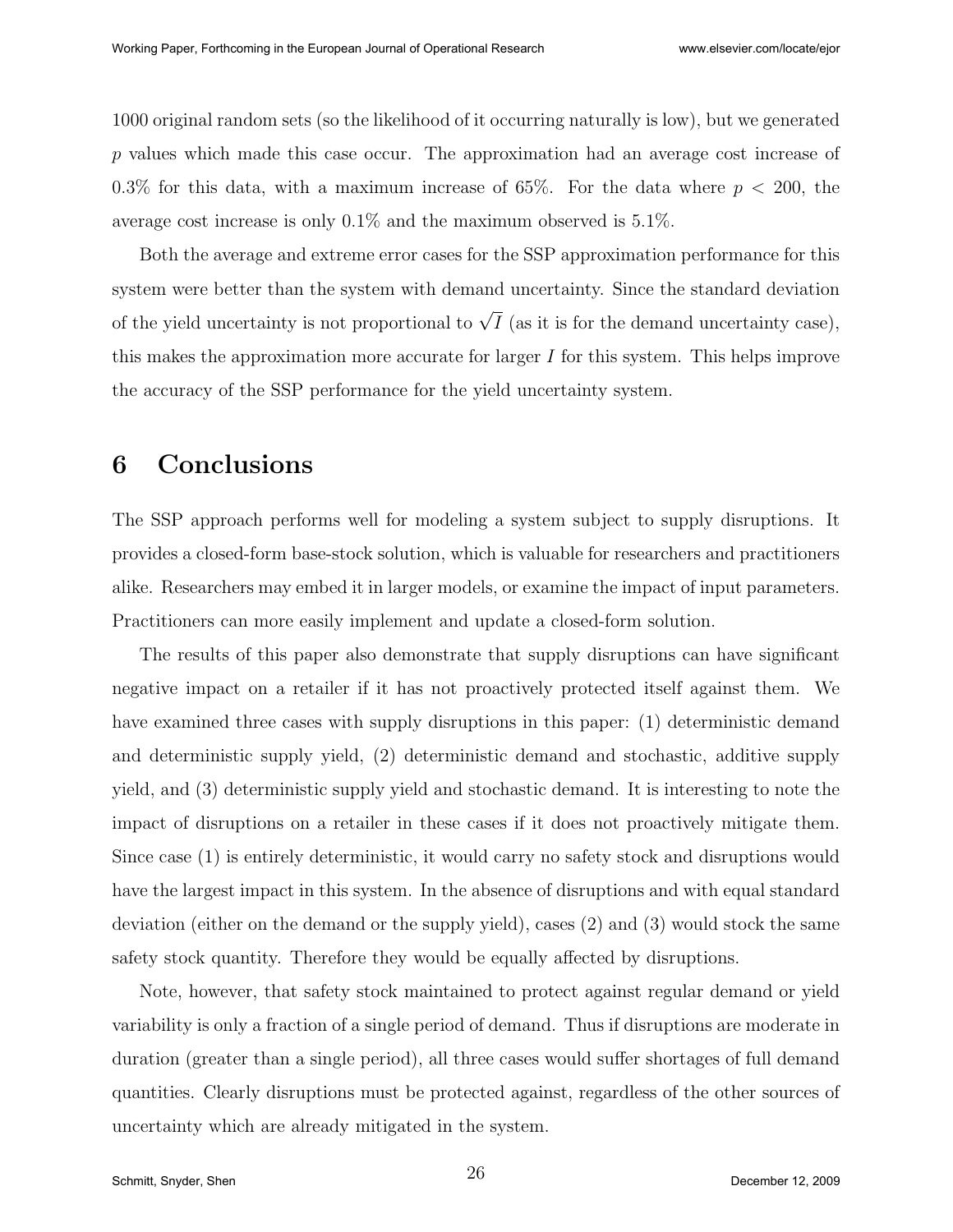Throughout this paper, we have presented several properties of a system subject to supply disruptions in order to allow retailers to establish best practices for inventory management in such a setting. We have shown how the optimal base-stock level can be determined by the familiar newsboy fractile. When demand or yield are stochastic, we presented a closed-form Single Stochastic Period approximate solution that yields very good results. The results from this paper can help firms proactively and cost effectively protect against supply disruption risk.

# 7 Acknowledgements

This research was supported in part by National Science Foundation grants DGE-9972780, DMI-0522725, and DMI-0621433. This support is gratefully acknowledged. We are also thankful for the helpful suggestions provided by anonymous referees.

# References

- S. Axsäter. *Inventory Control.* Kluwer Academic Publishers, Boston, MA, first edition, 2000.
- V. Babich. Independence of capacity ordering and financial subsidies to risky suppliers. Working paper, Dept. of Industrial and Operations Engineering, University of Michigan, Ann Arbor, MI, 2008.
- V. Babich, A.N. Burnetas, and P. H. Ritchken. Competition and diversification effects in supply chains with supplier default risk. Manufacturing  $\mathcal C$  Service Operations Management, 9(2):123–146, 2007.
- E. Berk and A. Arreola-Risa. Note on "Future supply uncertainty in EOQ models". Naval Research Logistics, 41:129–132, 1994.
- S. Chopra and P. Meindl. Supply Chain Management. Pearson Prentice Hall, Upper Saddle River, NJ, second edition, 2004.
- S. Chopra, G. Reinhardt, and U. Mohan. The importance of decoupling recurrent and disruption risks in a supply chain. Naval Research Logistics, 54(5):544–555, 2007.
- M. Dada, N. Petruzzi, and L. Schwarz. A newsvendor's procurement problem when suppliers are unreliable. Manufacturing  $\mathcal C$  Service Operations Manugement, 9(1):9–32, 2007.
- B. Golany, E. H. Kaplan, A. Marmur, and U. G. Rothblum. Nature plays with dice terrorists do not: Allocating resources to counter strategic versus probabilistic risks. European Journal of Operational Research, 192:198–208, 2009.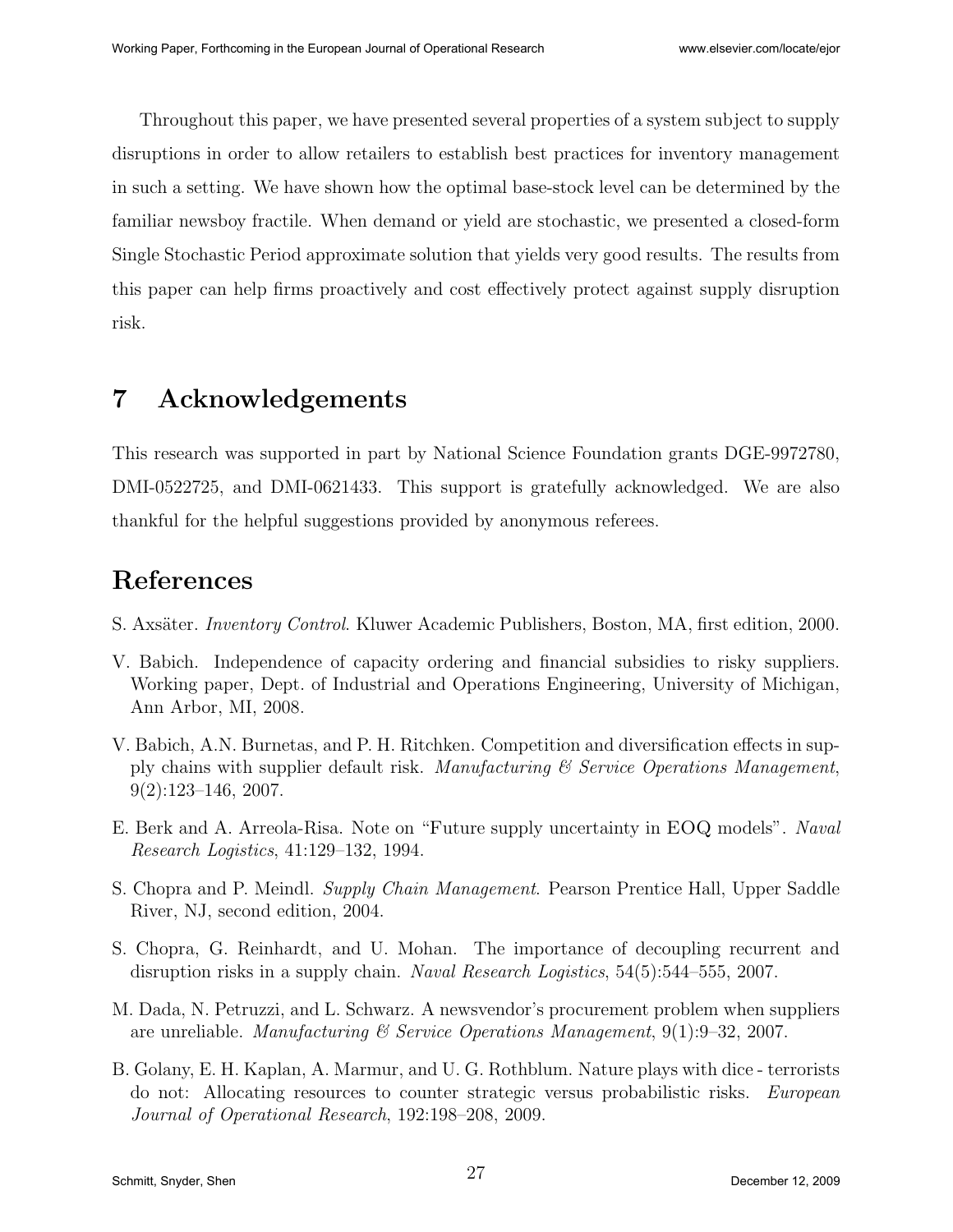- R. Güllü, E. Önol, and N. Erkip. Analysis of a deterministic demand production/inventory system under nonstationary supply uncertainty. IIE Transactions, 29:703–709, 1997.
- D. Gupta. The  $(Q,r)$  inventory system with an unreliable supplier. *INFOR*,  $34(2):59-76$ , 1996.
- M. Parlar. Continuous-review inventory problem with random supply interruptions. European Journal of Operational Research, 99:366–385, 1997.
- M. Parlar and D. Berkin. Future supply uncertainty in EOQ models. Naval Research Logistics, 38:107–121, 1991.
- M. Parlar and D. Perry. Analysis of a  $(Q, r, T)$  inventory policy with deterministic and random yields when future supply is uncertain. European Journal of Operational Research, 84:431–443, 1995.
- M. Parlar and D. Perry. Inventory models of future supply uncertainty with single and multiple suppliers. Naval Research Logistics, 43:191–210, 1996.
- L. Qi, Z. J. M. Shen, and L. V. Snyder. A continuous-review inventory model with disruptions at both supplier and retailer. Working paper, Forthcoming in Production and Operations Management, 2007.
- W. T. Scherer, T. A. Pomroy, and D. N. Fuller. The triangular density to approximate the normal density: decision rules-of-thumb. *Reliability Engineering and System Safety*, 82: 331–341, 2003.
- A. J. Schmitt and M. Singh. A quantitative analysis of disruption risk in a multi-echelon supply chain. Working paper, MIT Center for Transportation and Logistics, Cambridge, MA, 2009.
- A. J. Schmitt and L. V. Snyder. Infinite-horizon models for inventory control under yield uncertainty and disruptions. Working paper, P.C. Rossin College of Engineering and Applied Sciences, Lehigh University, Bethlehem, PA, 2009.
- E. A. Silver. Establishing the order quantity when the amount received is uncertain. INFOR, 14(1):32–39, 1976.
- L. V. Snyder. A tight approximation for a continuous-review inventory model with supplier disruptions. Working paper, P.C. Rossin College of Engineering and Applied Sciences, Lehigh University, Bethlehem, PA, 2009.
- L. V. Snyder and Z. J. M. Shen. Supply and demand uncertainty in multi-echelon supply chains. Working paper, P.C. Rossin College of Engineering and Applied Sciences, Lehigh University, Bethlehem, PA, 2006.
- L. V. Snyder and B. Tomlin. Inventory management with advanced warning of disruptions. Working paper, P.C. Rossin College of Engineering and Applied Sciences, Lehigh University, Bethlehem, PA, 2008.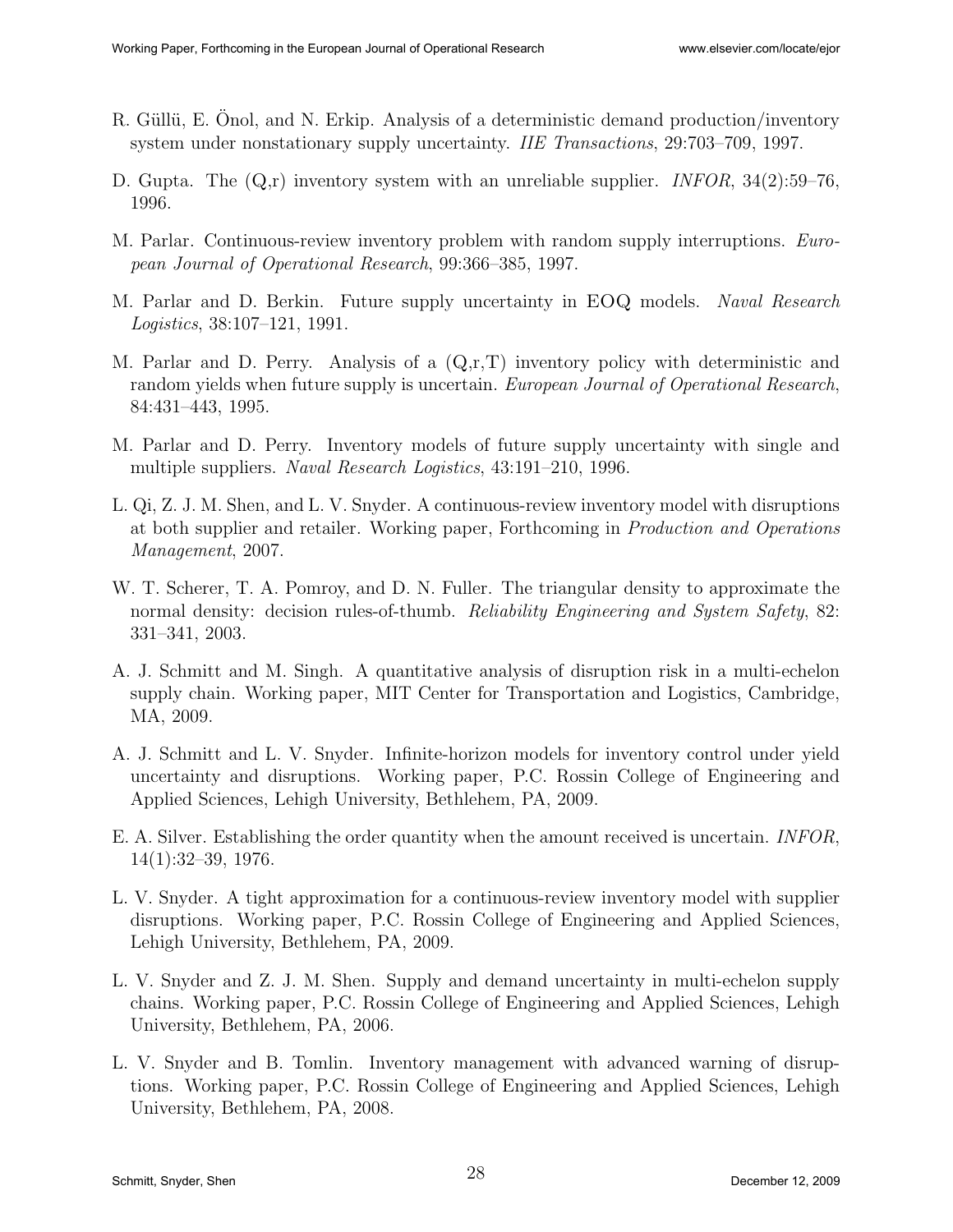- J.-S. Song and P. H. Zipkin. Inventory control with information about supply conditions. Management Science, 42(10):1409–1419, 1996.
- B. Tomlin. On the value of mitigation and contingency strategies for managing supply chain disruption risks. Management Science, 52(5):639–657, 2006.
- S. M. Wagner, C. Bode, and P. Koziol. Supplier default dependencies: Empirical evidence from the automotive industry. European Journal of Operational Research, 199(1):150–161, 2009.
- Z. Yang, G. Aydin, V. Babich, and D. R. Bell. Supply disruptions, asymmetric information and a backup production option. Management Science, 55(2):192–209, 2009.
- C. A. Yano and H. L. Lee. Lot sizing with random yields: A review. Operations Research, 43(2):311–334, 1995.
- P. H. Zipkin. Foundations of Inventory Management. McGraw-Hill Higher Education, Boston, MA, first edition, 2000.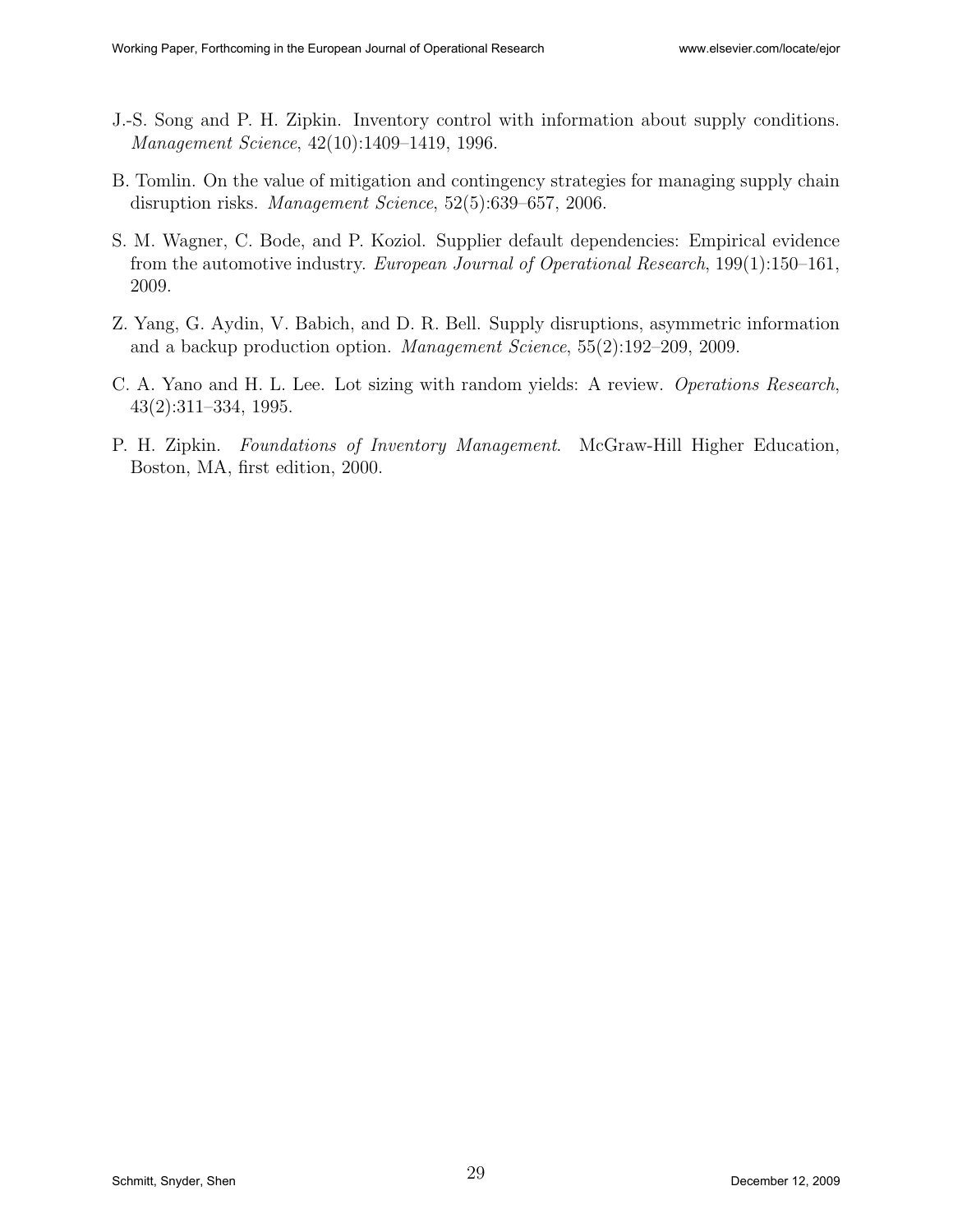# A Appendix

## A.1 Proof of Proposition 2, Section 4.1

In Part 1 of this proof we establish the formula for  $c(S)$ , and in Part 2 we establish its convexity.

### **A.1.1** Formulation of  $c(S)$

We use the following formulas:

$$
\int_{r}^{\infty} (v-r)f(v)dv = \sigma G(z)
$$
\n(34)

$$
\int_{-\infty}^{'} (r-v)f(v)dv = \sigma z + \sigma G(z)
$$
\n(35)

where  $z = \frac{r-\mu}{\sigma} \sim N(0,1)$  and  $G(\cdot)$  is the standard normal loss function. These follow immediately from standard sources [e.g., Axsäter, 2000, Chopra and Meindl, 2004, Zipkin, 2000]. Thus we have:

$$
c(S) = \sum_{i=1}^{\infty} \pi_{i-1} \left[ h \left( \sigma \sqrt{i} \left( \frac{S - i\mu}{\sigma \sqrt{i}} \right) + \sigma \sqrt{i} G \left( \frac{S - i\mu}{\sigma \sqrt{i}} \right) \right) + p \sigma \sqrt{i} G \left( \frac{S - i\mu}{\sigma \sqrt{i}} \right) \right]
$$
  
= 
$$
\sum_{i=1}^{\infty} \pi_{i-1} \left( h(S - i\mu) + \sigma \sqrt{i} (p + h) G \left( \frac{S - i\mu}{\sigma \sqrt{i}} \right) \right)
$$
(36)

### A.1.2 Convexity of  $c(S)$

Using  $G'(x) = \Phi(x) - 1$  [Axsäter, 2000], where  $\Phi(\cdot)$  and  $\phi(\cdot)$  are the standard normal cdf and pdf, respectively:

$$
\frac{d}{dS} c(S) = \sum_{i=1}^{\infty} \pi_{i-1} \left( h + (p+h) \left( \Phi \left( \frac{S - i\mu}{\sigma \sqrt{i}} \right) - 1 \right) \right)
$$
\n
$$
= \sum_{i=1}^{\infty} \pi_{i-1} \left( (p+h) \Phi \left( \frac{S - i\mu}{\sigma \sqrt{i}} \right) - p \right) \tag{37}
$$

$$
\frac{d^2}{dS^2} c(S) = \sum_{i=1}^{\infty} \pi_{i-1} \left( \frac{p+h}{\sigma \sqrt{i}} \right) \phi \left( \frac{S - i\mu}{\sigma \sqrt{i}} \right) \ge 0
$$
\n(38)

Therefore  $c(S)$  is convex.

 $\Box$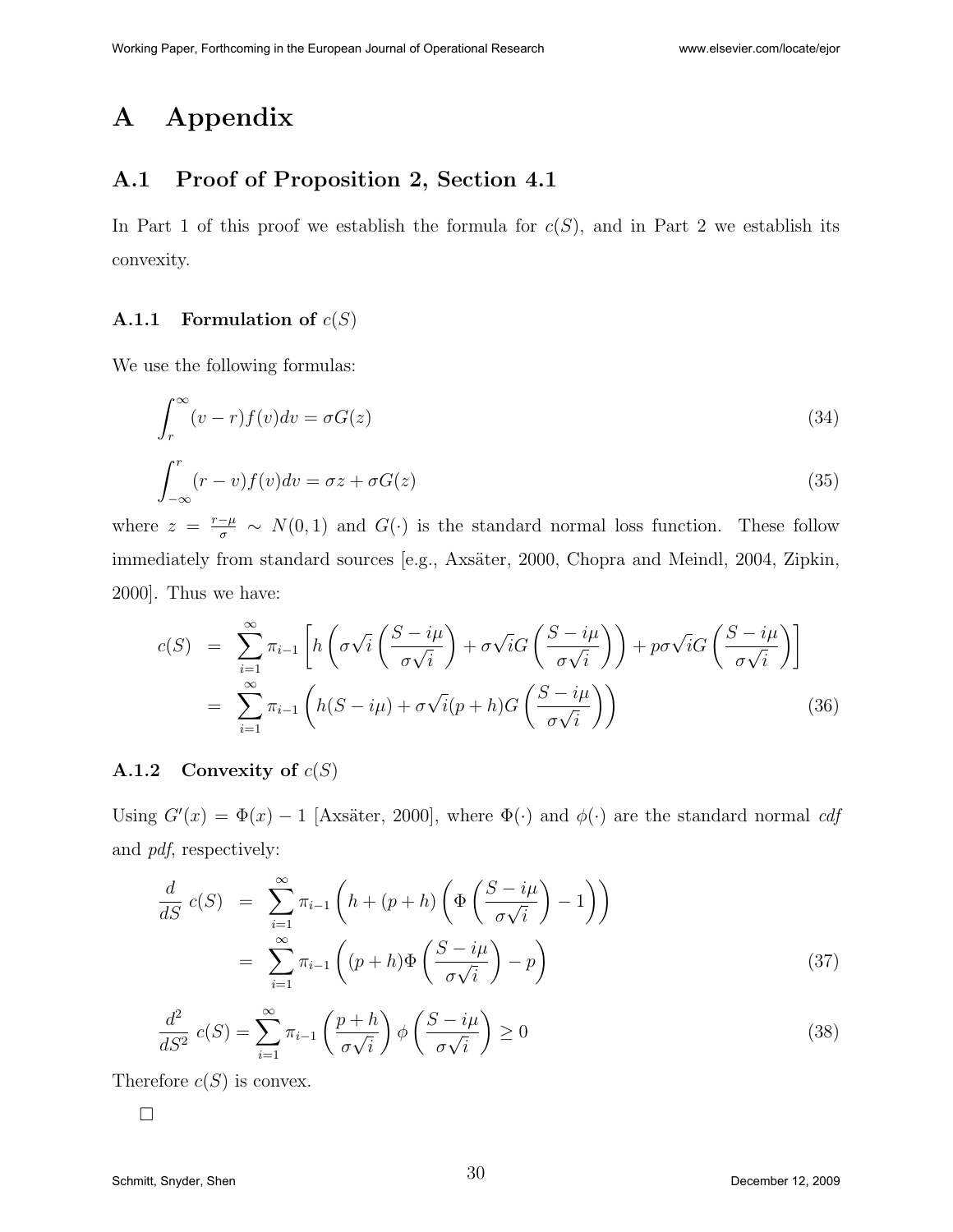## A.2 Proof of Proposition 3, Section 5

If a disruption has lasted i periods  $(i \geq 0)$ , then the probability that all demands in the current period are met from stock is given by  $\Phi\left(\frac{S-i\mu}{\sigma\sqrt{s}}\right)$  $\frac{5-i\mu}{\sigma\sqrt{i}}$  . Therefore, the left-hand side of (7) is the steady-state probability of not stocking out in a given period. Since the optimal S satisfies (7), the result follows.

 $\Box$ 

## A.3 Proof of Proposition 4, Section 4.3

The derivative of (8) is:

$$
\frac{d}{dS}\tilde{c}(S) = \sum_{j=1}^{I-1} \pi_{j-1}h + \pi_{I-1} \left( h + (p+h) \left( \Phi\left(\frac{S-I\mu}{\sigma\sqrt{I}}\right) - 1 \right) \right) - \sum_{j=I+1}^{\infty} \pi_{j-1}p
$$
\n
$$
= hF(I-2) - p(1 - F(I-1)) + (p+h)\pi_{I-1}\Phi\left(\frac{S-I\mu}{\sigma\sqrt{I}}\right) - p\pi_{I-1}
$$
\n
$$
= hF(I-2) + p(F(I-1) - \pi_{I-1}) - p + (p+h)\pi_{I-1}\Phi\left(\frac{S-I\mu}{\sigma\sqrt{I}}\right)
$$
\n
$$
= (p+h)F(I-2) - p + (p+h)\pi_{I-1}\Phi\left(\frac{S-I\mu}{\sigma\sqrt{I}}\right)
$$
\n(39)

and

$$
\frac{d^2}{dS^2}\tilde{c}(S) = \frac{(p+h)\pi_{I-1}}{\sigma\sqrt{I}}\phi\left(\frac{S-I\mu}{\sigma\sqrt{I}}\right)
$$
(40)

Since this is non-negative for all  $S$ , the cost function is convex, and we can set the first derivative equal to zero to solve for the optimal solution  $\widetilde{S}$  to the approximation:

$$
\Phi\left(\frac{S-I\mu}{\sigma\sqrt{I}}\right) = \frac{p-(p+h)F(I-2)}{(p+h)\pi_{I-1}}\tag{41}
$$

$$
\widetilde{S} = I\mu + \sigma\sqrt{I}\Phi^{-1}\left(\frac{\frac{p}{p+h} - F(I-2)}{\pi_{I-1}}\right)
$$
\n(42)

 $\Box$ 

# A.4 Proof of Proposition 5, Section 4.3

Since the disruption  $\textit{cdf}$  is an increasing function, at most one I can satisfy the conditions given in Proposition 5. Clearly, the (·) term in (9) is > 0 iff  $F(I-2) < \frac{p}{n+1}$  $\frac{p}{p+h}$ . It is also  $< 1$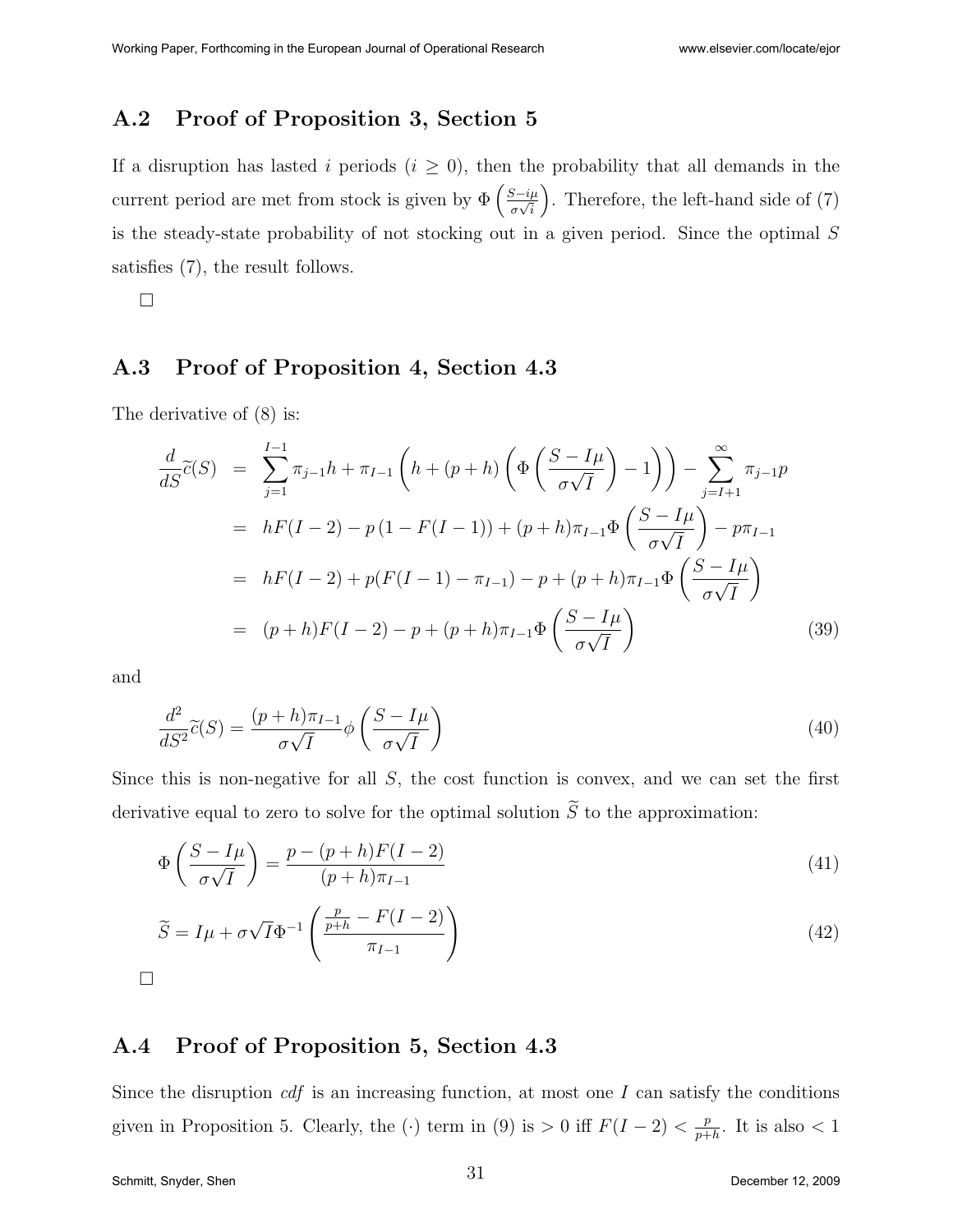if 
$$
F(I-1) > \frac{p}{p+h}
$$
:

\n
$$
\frac{\frac{p}{p+h} - F(I-2)}{\pi_{I-1}} < 1 \Leftrightarrow \frac{p}{p+h} < \pi_{I-1} + F(I-2) \Leftrightarrow \frac{p}{p+h} < F(I-1)
$$
\n□

\n□

## A.5 Proof of Proposition 6, Section 4.3.3

We have two solutions for  $\widetilde{S}$  in (15):

$$
\widetilde{S}_1 = \mu \left( I + \frac{1}{2} \right) \tag{44}
$$

if there exists I such that  $F(I-1) = \frac{p}{p+h}$ , and

$$
\widetilde{S}_2 = I\mu + \sigma\sqrt{I}\Phi^{-1}\left(\frac{\frac{p}{p+h} - F(I-2)}{\pi_{I-1}}\right) \tag{45}
$$

for the smallest I such that  $F(I-1) > \frac{p}{n+1}$  $\frac{p}{p+h}$  if such an I exists.

Note that I is independent of  $\mu$ . The derivative of (44) with respect to  $\mu$  is  $(I + \frac{1}{2})$  $\frac{1}{2}$ ); therefore the first solution for  $\widetilde{S}$  is increasing with  $\mu$ . The derivative of (45) with respect to  $\mu$  is *I*; therefore the first solution for  $\widetilde{S}$  is also increasing with  $\mu$ .

 $\widetilde{S}_1$  is clearly increasing with  $\frac{p}{p+h}$  since I is increasing with  $\frac{p}{p+h}$ . For  $\widetilde{S}_2$ , for a fixed I, the term inside the parentheses for  $\Phi^{-1}$  is increasing with  $\frac{p}{p+h}$ , therefore  $\Phi^{-1}$  is increasing and  $\widetilde{S}$  is increasing with  $\frac{p}{p+h}$ .

 $\widetilde{S}_1$  is independent of  $\sigma$ .  $\widetilde{S}_2$  can be increasing or decreasing, since its derivative with respect to  $\sigma$  is  $\sqrt{I}\Phi^{-1}\left(\frac{\frac{p}{p+h}-F(I-2)}{\pi I}\right)$  $\pi_{I-1}$ ), which is positive if  $\left(\frac{\frac{p}{p+h}-F(I-2)}{\pi}\right)$  $\pi_{I-1}$  $\Big) > \frac{1}{2}$  $\frac{1}{2}$  and negative if  $\int \frac{p}{p+h} - F(I-2)$  $\pi_{I-1}$  $\Big) < \frac{1}{2}$  $\frac{1}{2}$ .  $\Box$ 

*Note:* Since increasing  $\frac{p}{p+h}$  can also potentially increase I, thus increasing  $F(I-2)$ and decreasing the term inside the parenthesis for  $\Phi^{-1}$ , we cannot conclusively say that  $\tilde{S}$  is increasing as  $I$  is increasing. We have found this to be true in numerical evaluations, though.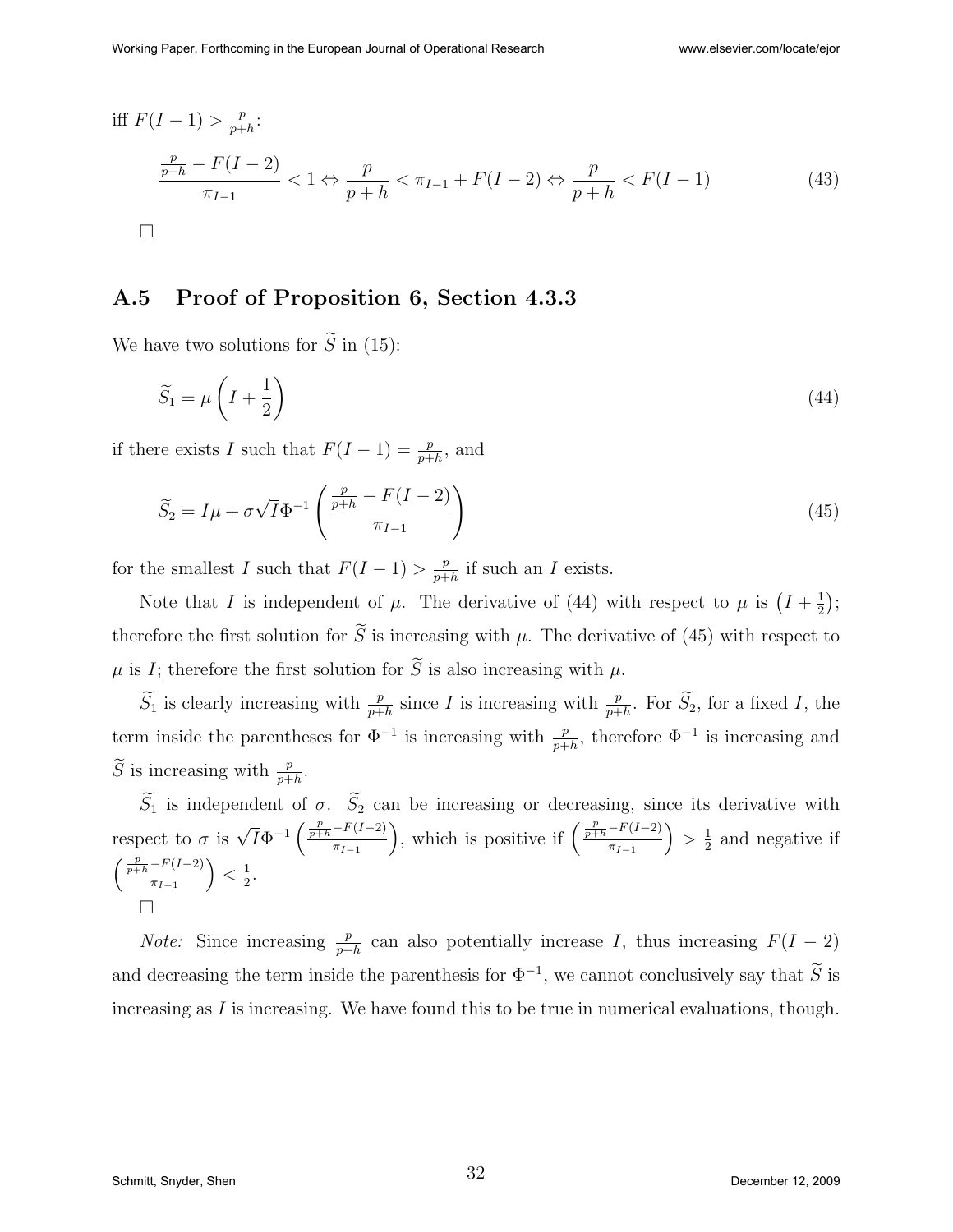## A.6 Proof of Proposition 7, Section 4.4

From  $(5)$  and  $(8)$ , we have:

$$
c(S) - \tilde{c}(S) = \sum_{j=1}^{I-1} \pi_{j-1} \left( \sigma \sqrt{j} (p+h) G \left( \frac{S-j\mu}{\sigma \sqrt{j}} \right) \right) + \sum_{j=1+1}^{\infty} \pi_{j-1} \left( (p+h)(S-j\mu) + \sigma \sqrt{j} (p+h) G \left( \frac{S-j\mu}{\sigma \sqrt{j}} \right) \right)
$$
  

$$
= (p+h) \left[ \sum_{j=1}^{I-1} \pi_{j-1} \sigma \sqrt{j} G \left( \frac{S-j\mu}{\sigma \sqrt{j}} \right) + \sum_{j=I+1}^{\infty} \pi_{j-1} \left( (S-j\mu) + \sigma \sqrt{j} G \left( \frac{S-j\mu}{\sigma \sqrt{j}} \right) \right) \right]
$$
(46)

Using  $G(-r) = r + G(r)$  [Axsäter, 2000] (which holds for all  $x \in \mathbb{R}$ ), we can reduce the second summation terms as follows:

$$
(S - j\mu) + \sigma\sqrt{j}G\left(\frac{S - j\mu}{\sigma\sqrt{j}}\right) = (S - j\mu) + (j\mu - S) + \sigma\sqrt{j}G\left(\frac{j\mu - S}{\sigma\sqrt{j}}\right)
$$

$$
= \sigma\sqrt{j}G\left(\frac{j\mu - S}{\sigma\sqrt{j}}\right)
$$
(47)

Thus:

$$
c(S) - \widetilde{c}(S) = \sigma(p+h) \left( \sum_{j=1}^{I-1} \pi_{j-1} \sqrt{j} G\left(\frac{S-j\mu}{\sigma\sqrt{j}}\right) + \sum_{j=I+1}^{\infty} \pi_{j-1} \sqrt{j} G\left(\frac{j\mu - S}{\sigma\sqrt{j}}\right) \right)
$$
(48)

Since all the terms in (48) are positive, this difference is always positive.

Then

$$
\sigma \to \infty \Rightarrow
$$
  

$$
\lim_{\sigma \to \infty} c(S) - \tilde{c}(S) = (p + h)G(0) \left( \sum_{j=1}^{I-1} \pi_{j-1} \sqrt{j} + \sum_{j=I+1}^{\infty} \pi_{j-1} \sqrt{j} \right) \lim_{\sigma \to \infty} \sigma
$$
 (49)

Since  $G(0) = 0.3989$ , this limit equals  $\infty$ .

 $\Box$ 

## A.7 Proof of Proposition 8, Section 4.6.2

Substituting the uniform distribution into (5) and taking the derivative yields the following:

$$
\frac{d}{dS} c_U(S) = \sum_{i=1}^{\infty} \pi_{i-1} \left( (p+h) \left( \frac{S - i\mu + \sigma\sqrt{3i}}{2\sigma\sqrt{3i}} \right) - p \right)
$$
(50)

Schmitt, Snyder, Shen December 12, 2009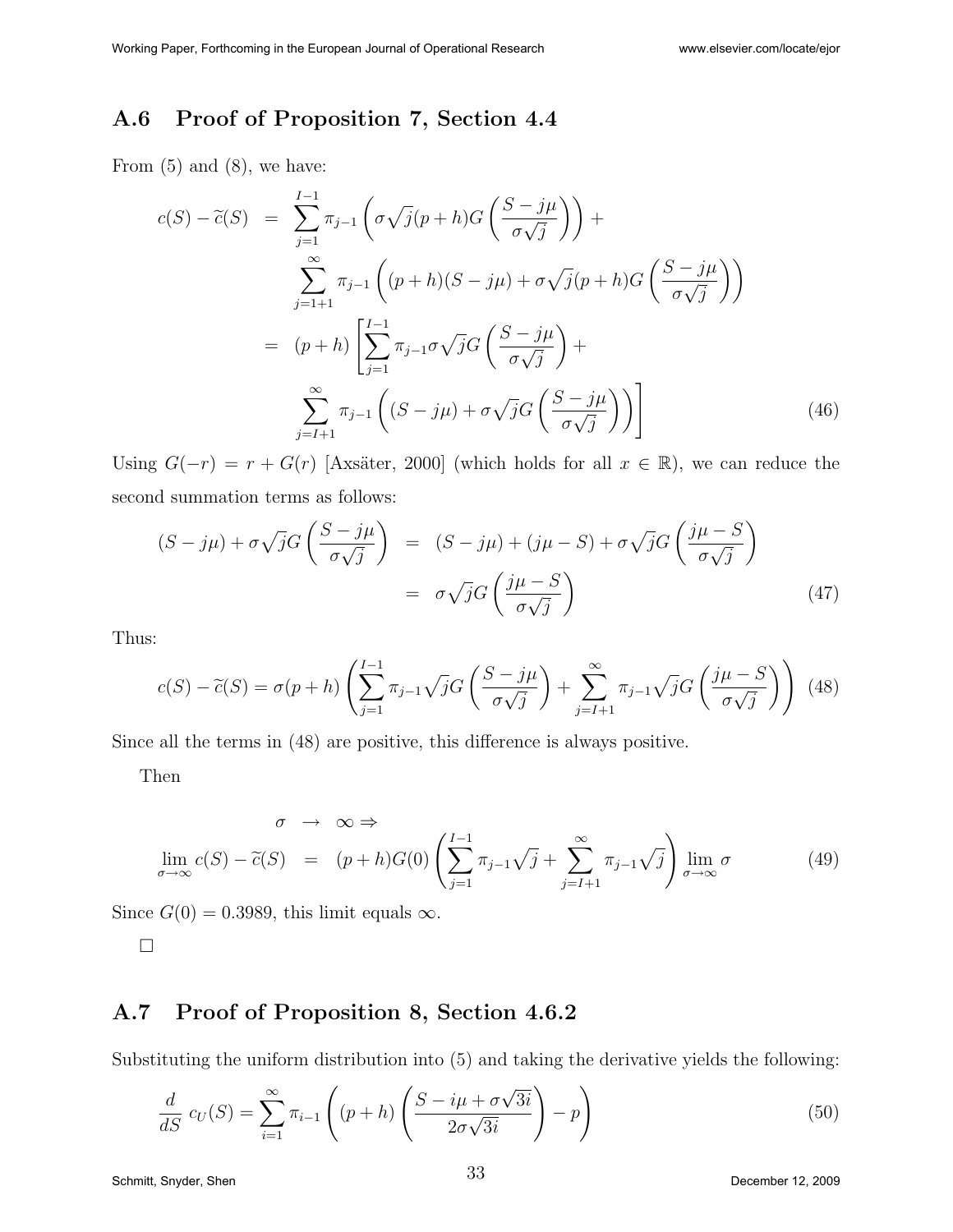Since the coefficient of S in 50 is positive, we conclude that the function is still convex and we can optimize by setting this derivative equal to zero. Therefore,

$$
\frac{d}{dS} c_U(S) = 0 \Leftrightarrow \tag{51}
$$

$$
\sum_{i=1}^{\infty} \pi_{i-1} \left( \frac{S_U - i\mu + \sigma\sqrt{3i}}{2\sigma\sqrt{3i}} \right) = \frac{p}{p+h} \Leftrightarrow \tag{52}
$$

$$
\frac{S_U}{2\sigma\sqrt{3}}\sum_{i=1}^{\infty}\frac{\pi_{i-1}}{\sqrt{i}} = \frac{\mu}{2\sigma\sqrt{3}}\sum_{i=1}^{\infty}\pi_{i-1}\sqrt{i} + \frac{p}{p+h} - \frac{1}{2}
$$
(53)

$$
S_U = \frac{1}{\sum_{i=1}^{\infty} \frac{\pi_{i-1}}{\sqrt{i}}} \left( \mu \sum_{i=1}^{\infty} \pi_{i-1} \sqrt{i} + 2\sigma \sqrt{3} \left( \frac{p}{p+h} - \frac{1}{2} \right) \right)
$$
(54)

## A.8 Proof of Proposition 9, Section 4.6.2

The derivative of (19) with respect to  $\mu$  is  $\left[\sum_{i=1}^{\infty} \pi_{i-1}\right]$ √  $\left\lceil \vec{i} \right\rceil \left/ \left[ \sum_{i=1}^{\infty} \frac{\pi_{i-1}}{\sqrt{i}} \right] \right.$ | > 0; therefore  $S_U$  is increasing with  $\mu$ .

The derivative of (19) with respect to  $\sigma$  is  $\left[2\right]$ √  $\overline{3}\left(\frac{p}{p+h}-\frac{1}{2}\right)$  $\left\lfloor \frac{1}{2} \right\rfloor \right] \left/ \left[ \sum_{i=1}^{\infty} \frac{\pi_{i-1}}{\sqrt{i}} \right]$  $\big] > 0$ ; therefore  $S_U$  is also increasing with  $\sigma$ .

Finally, the derivative of (19) with respect to  $\frac{p}{p+h}$  is  $\left[2\sigma\right]$ √  $\overline{3}\big]\bigg/\bigg[\sum_{i=1}^{\infty}\frac{\pi_{i-1}}{\sqrt{i}}$  $\big] > 0$ ; therefore  $S_U$  is increasing with  $\frac{p}{p+h}$  if  $p > h$  and decreasing if  $p < h$ .

 $\Box$ 

## A.9 Proof of Proposition 10, Section 4.6.3

We present the triangular approximation of the derivative below and solve for the quadratic equation coefficients for both cases. Again note that if  $I \leq 2$ ,  $F(I-3) = 0$  and that if  $I = 1$ , then all terms involving  $\pi_{I-2}$  must be made equal to zero.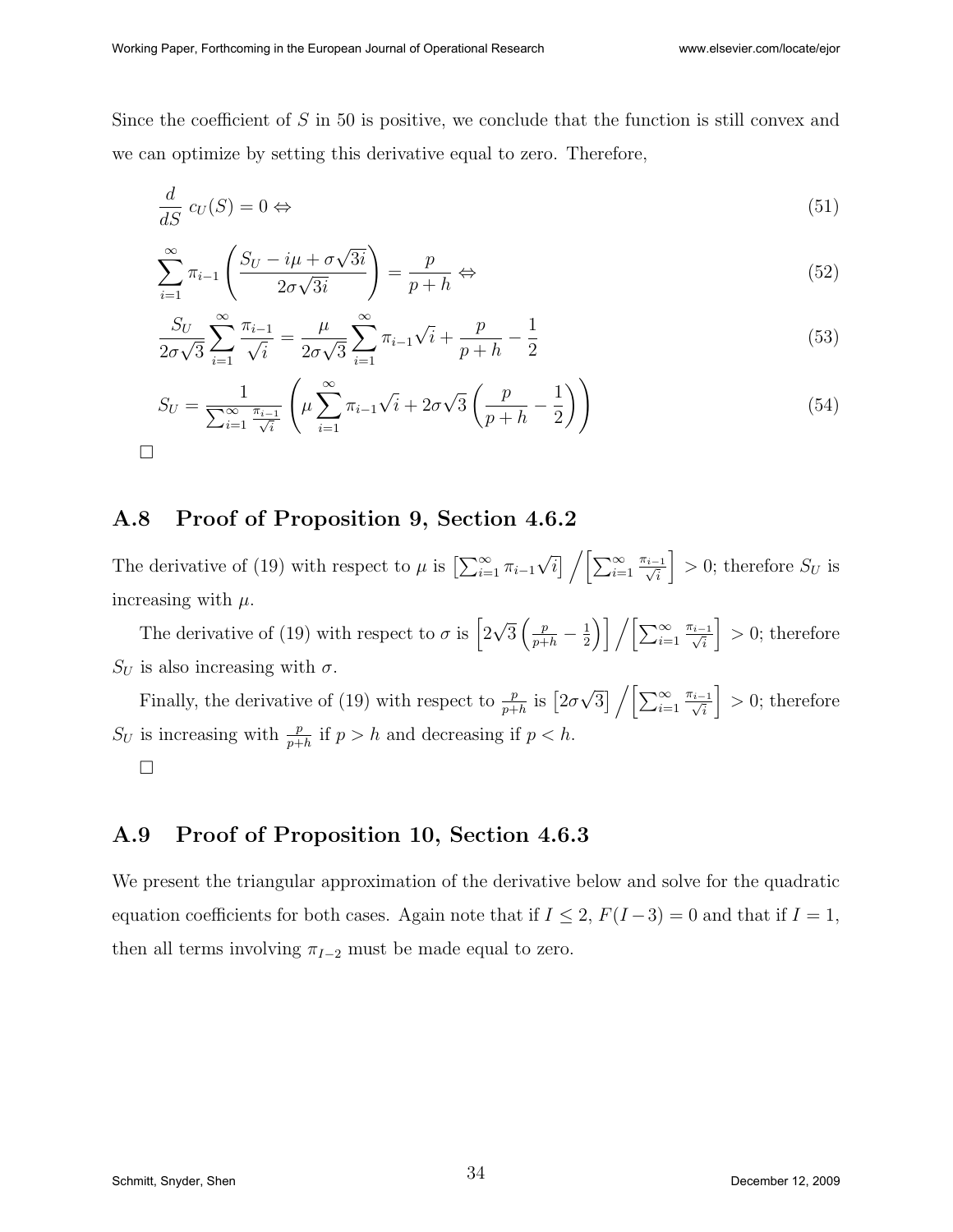## A.9.1 Approximation if  $S \geq I\mu$ : case 1

$$
\frac{d}{ds}\hat{c}_3(S_{\geq I\mu}) = (p+h)F(I-3) - p +
$$
\n
$$
(p+h)\left[\frac{\pi_{I-2}}{12(I-1)\sigma^2}\left(S - \left[(I-1)\mu - \sigma\sqrt{6(I-1)}\right]\right)^2 + \pi_{I-1}\left(1 - \frac{1}{12I\sigma^2}\left(\left[I\mu + \sigma\sqrt{6I}\right] - S\right)^2\right) + \pi_I\left(1 - \frac{1}{12(I+1)\sigma^2}\left(\left[(I+1)\mu + \sigma\sqrt{6(I+1)}\right] - S\right)^2\right)\right]
$$
\n
$$
= (p+h)(F(I-3) + \pi_{I-1} + \pi_I) - p +
$$
\n
$$
\frac{p+h}{12\sigma^2}\left[\frac{\pi_{I-2}}{I-1}\left(S^2 - 2S\left[(I-1)\mu - \sigma\sqrt{6(I-1)}\right] + \left[(I-1)\mu - \sigma\sqrt{6(I-1)}\right]^2\right) - \frac{\pi_{I-1}}{I}\left(S^2 - 2S\left[I\mu + \sigma\sqrt{6I}\right] + \left[I\mu + \sigma\sqrt{6I}\right]^2\right) - \frac{\pi_I}{I+1}\left(S^2 - 2S\left[(I+1)\mu + \sigma\sqrt{6(I+1)}\right] + \left[(I+1)\mu + \sigma\sqrt{6(I+1)}\right]^2\right)\right)
$$
\n(55)

This yields us the following coefficients for the quadratic equation,  $\frac{-b \pm \sqrt{b^2-4ac}}{2a}$  $\frac{b^2-4ac}{2a}$ 

$$
a = \frac{p+h}{12\sigma^2} \left[ \frac{\pi_{I-2}}{I-1} - \frac{\pi_{I-1}}{I} - \frac{\pi_I}{I+1} \right]
$$
\n(56)

$$
b = \frac{-2(p+h)}{12\sigma^2} \left[ \pi_{I-2} \left( \mu - \frac{\sigma \sqrt{6}}{\sqrt{I-1}} \right) - \pi_{I-1} \left( \mu + \frac{\sigma \sqrt{6}}{\sqrt{I}} \right) - \pi_I \left( \mu + \frac{\sigma \sqrt{6}}{\sqrt{I+1}} \right) \right] \tag{57}
$$

$$
c = (p+h)(F(I-3) + \pi_{I-1} + \pi_I) - p +
$$
  
\n
$$
\frac{p+h}{12\sigma^2} \left[ \pi_{I-2} \left( (I-1)\mu^2 - 2\mu\sigma\sqrt{6(I-1)} + 6\sigma^2 \right) - \pi_{I-1} \left( I\mu^2 + 2\mu\sigma\sqrt{6I} + 6\sigma^2 \right) - \pi_I \left( (I+1)\mu^2 + 2\mu\sigma\sqrt{6(I+1)} + 6\sigma^2 \right) \right]
$$
(58)